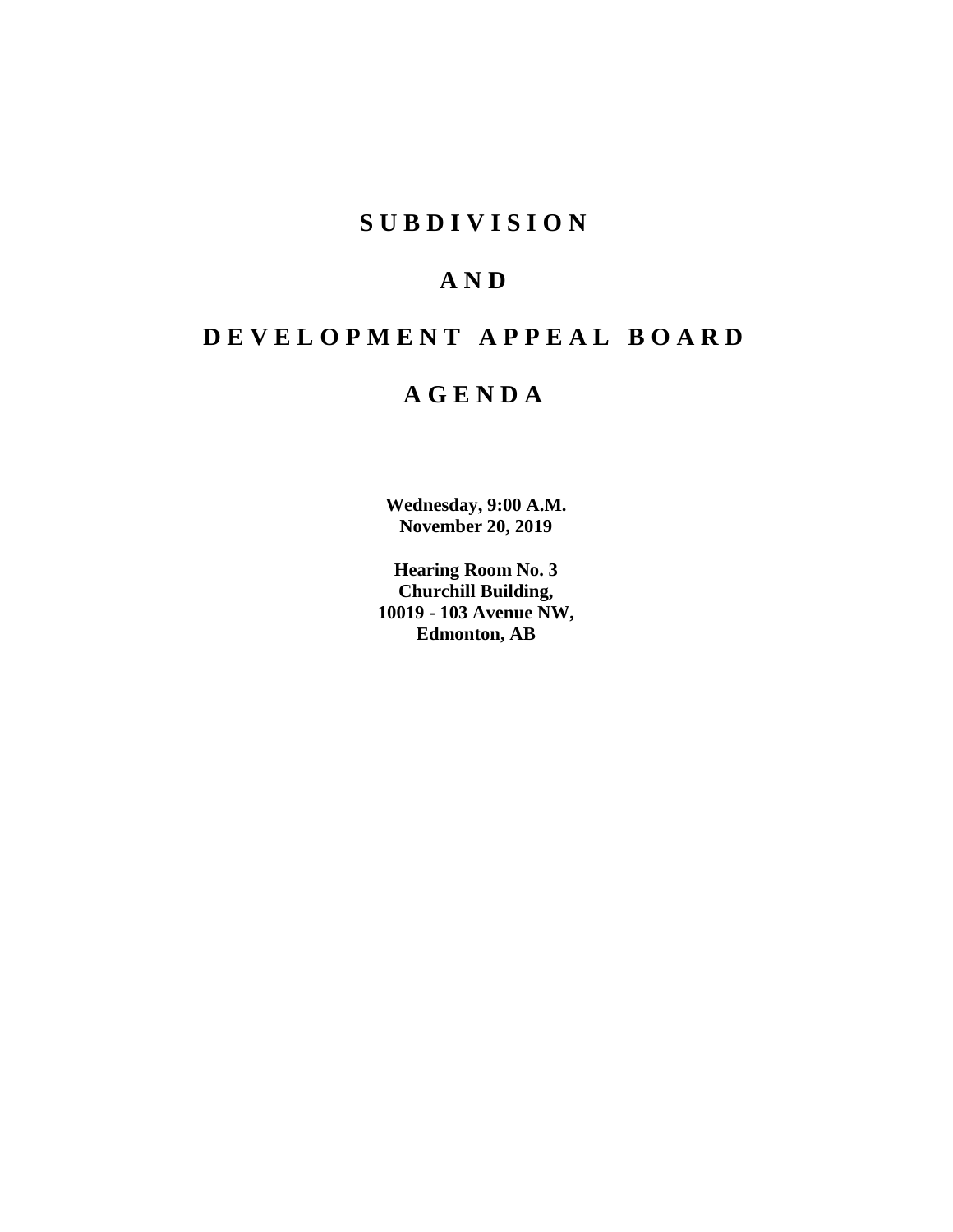# **SUBDIVISION AND DEVELOPMENT APPEAL BOARD HEARING ROOM NO. 3**

|              | 9:00 A.M.  | SDAB-D-19-202 | Construct a Single Detached House with<br>Unenclosed Front Porch, balcony, Basement<br>development (NOT to be used as an additional<br>Dwelling) and fireplace, and to demolish an<br>existing Single Detached House<br>7707 - 112S Avenue NW |
|--------------|------------|---------------|-----------------------------------------------------------------------------------------------------------------------------------------------------------------------------------------------------------------------------------------------|
|              |            |               | Project No.: 326683306-001                                                                                                                                                                                                                    |
| $\mathbf{H}$ | 10:30 A.M. | SDAB-D-19-203 | Operate a Major Home Based Business (Bed<br>and Breakfast - Airbnb with 1 Sleeping Unit)                                                                                                                                                      |
|              |            |               | 9366 – Cameron Avenue NW<br>Project No.: 340735686-001                                                                                                                                                                                        |
| III          | 1:30 P.M.  | SDAB-D-19-204 | Change the use from a General Retail Store to a<br>Cannabis Retail Sales, and construct interior<br>alterations                                                                                                                               |
|              |            |               | 9325 - 156 Street NW<br>Project No.: 344042295-002                                                                                                                                                                                            |
|              |            |               |                                                                                                                                                                                                                                               |

*NOTE: Unless otherwise stated, all references to "section numbers" refer to the authority under the Edmonton Zoning Bylaw 12800.*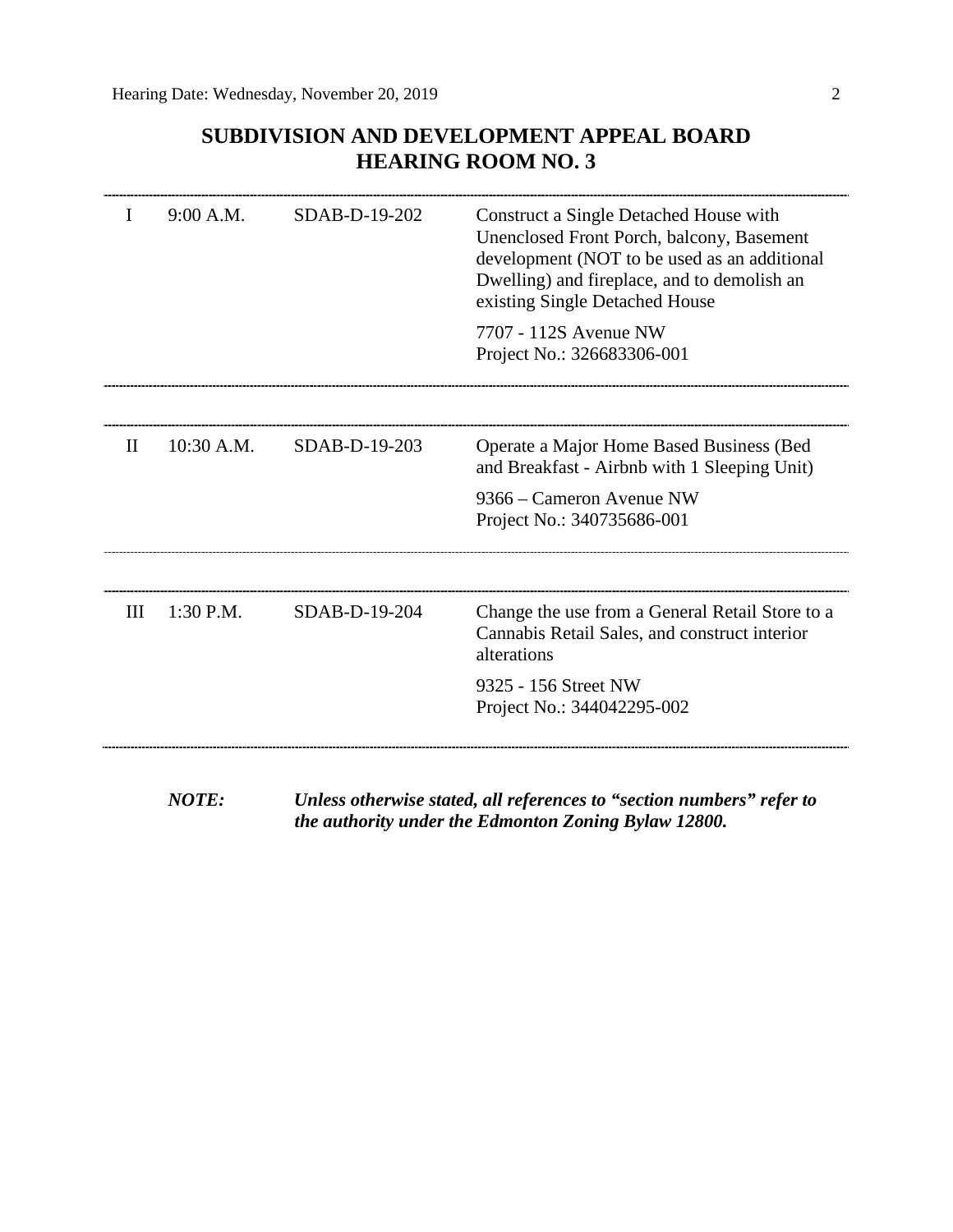#### ITEM I: 9:00 A.M. **FILE: SDAB-D-19-202**

#### AN APPEAL FROM THE DECISION OF THE DEVELOPMENT OFFICER

| <b>APPELLANT:</b> |  |
|-------------------|--|
|                   |  |

APPLICATION NO.: 326683306-001

APPLICATION TO: Construct a Single Detached House with Unenclosed Front Porch, balcony, Basement development (NOT to be used as an additional Dwelling) and fireplace, and to demolish an existing Single Detached House

| STATUTORY PLAN:                                  | Cromdale/Virginia Park Area                                                                             |
|--------------------------------------------------|---------------------------------------------------------------------------------------------------------|
| OVERLAY(S):                                      | Mature Neighbourhood Overlay<br>North Saskatchewan River Valley and<br>Ravine System Protection Overlay |
| ZONE:                                            | (RF1) Single Detached Residential Zone                                                                  |
| <b>LEGAL DESCRIPTION:</b>                        | Plan 4587AK Blk 1 Lot 12                                                                                |
| MUNICIPAL DESCRIPTION<br>OF SUBJECT PROPERTY:    | 7707 - 112S Avenue NW                                                                                   |
| <b>DATE OF APPEAL:</b>                           | November 4, 2019                                                                                        |
| <b>DECISION DATE:</b>                            | October 28, 2019                                                                                        |
| <b>DECISION OF THE</b><br>DEVELOPMENT AUTHORITY: | Refused                                                                                                 |

# *Grounds for Appeal*

The Appellant provided the following reasons for appealing the decision of the Development Authority:

> I am filing an appeal for development permit (File 326683306-001) as it is in my opinion that development will not unduly interfere with the amenities of the neighbourhood, nor materially interfere with or affect the use, enjoyment or value of neighbouring parcels of land. The reasons for our appeal include, but are not limited to: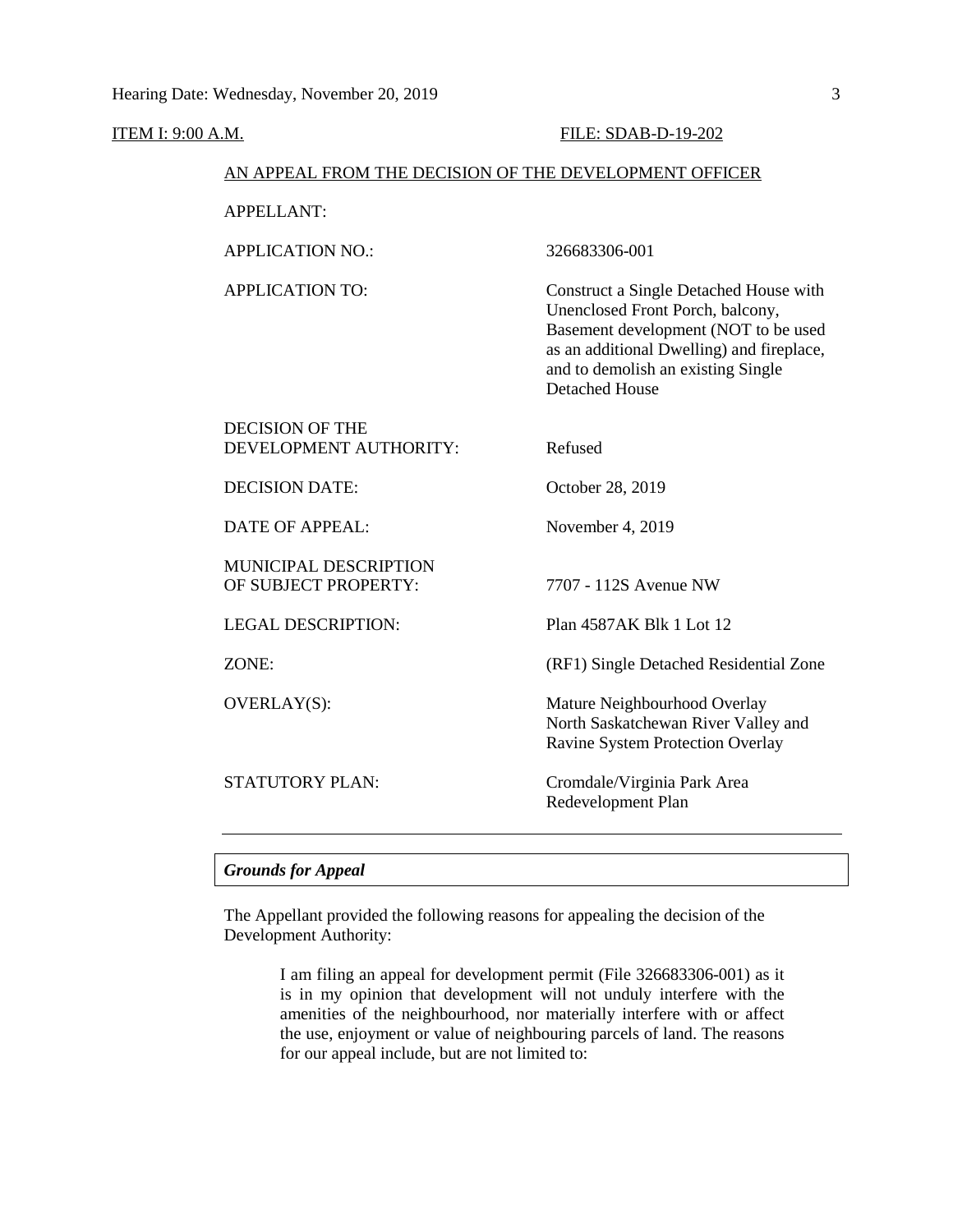- a. The Single Detached Housing is a Permitted Use in the RF1 Single Detached Residential Zone.
- b. The additional height is contained within the first 11.53 metres (16.76m total) of the house, which means shadowing will not impact the use or enjoyment adjacent south facing yards.
- c. Sought and earned community support before making my development permit application. This includes support from both of my immediate neighbours. I would greatly appreciate the time and consideration of the Subdivision and Development Appeal Board to hear this appeal given our above noted reasons.

*General Matters*

# **Appeal Information:**

The *Municipal Government Act*, RSA 2000, c M-26 states the following:

#### **Grounds for Appeal**

**685(1)** If a development authority

- (a) fails or refuses to issue a development permit to a person,
- (b) issues a development permit subject to conditions, or
- (c) issues an order under section 645,

the person applying for the permit or affected by the order under section 645 may appeal to the subdivision and development appeal board.

#### **Appeals**

**686(1)** A development appeal to a subdivision and development appeal board is commenced by filing a notice of the appeal, containing reasons, with the board,

- (a) in the case of an appeal made by a person referred to in section 685(1)
	- (i) with respect to an application for a development permit,
		- (A) within 21 days after the date on which the written decision is given under section 642, […]

#### **Hearing and Decision**

…

**687(3)** In determining an appeal, the subdivision and development appeal board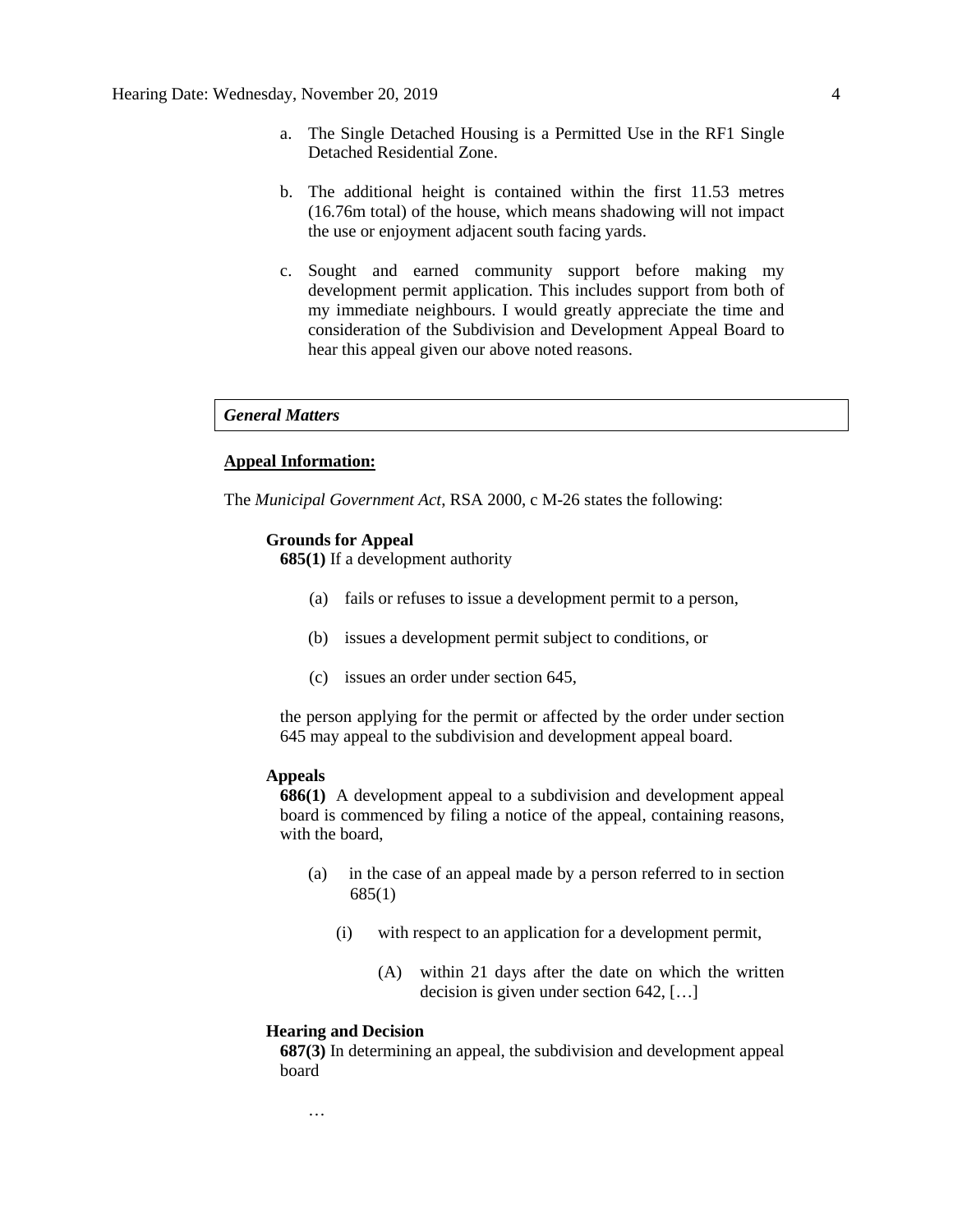- (a.1) must comply with the land use policies;
- (a.2) subject to section 638, must comply with any applicable statutory plans;
- (a.3) subject to clauses (a.4) and (d), must comply with any land use bylaw in effect;
- (a.4) must comply with the applicable requirements of the regulations under the Gaming, Liquor and Cannabis Act respecting the location of premises described in a cannabis licence and distances between those premises and other premises;
	- …
	- (c) may confirm, revoke or vary the order, decision or development permit or any condition attached to any of them or make or substitute an order, decision or permit of its own;
	- (d) may make an order or decision or issue or confirm the issue of a development permit even though the proposed development does not comply with the land use bylaw if, in its opinion,
		- (i) the proposed development would not
			- (A) unduly interfere with the amenities of the neighbourhood, or
			- (B) materially interfere with or affect the use, enjoyment or value of neighbouring parcels of land,

and

(ii) the proposed development conforms with the use prescribed for that land or building in the land use bylaw.

# **General Provisions from the** *Edmonton Zoning Bylaw:*

Under section 110.2(7), **Single Detached Housing** is a **Permitted Use** in the **(RF1) Single Detached Residential Zone.** 

Under section 7.2(8), **Single Detached Housing** means "development consisting of a building containing one principal Dwelling which is separate from any other principal Dwelling or building. This Use includes Mobile Homes which conform to Section 78 of this Bylaw."

Section 110.1 states that the **General Purpose** of **(RF1) Single Detached Residential Zone** is "to provide for Single Detached Housing while allowing other forms of small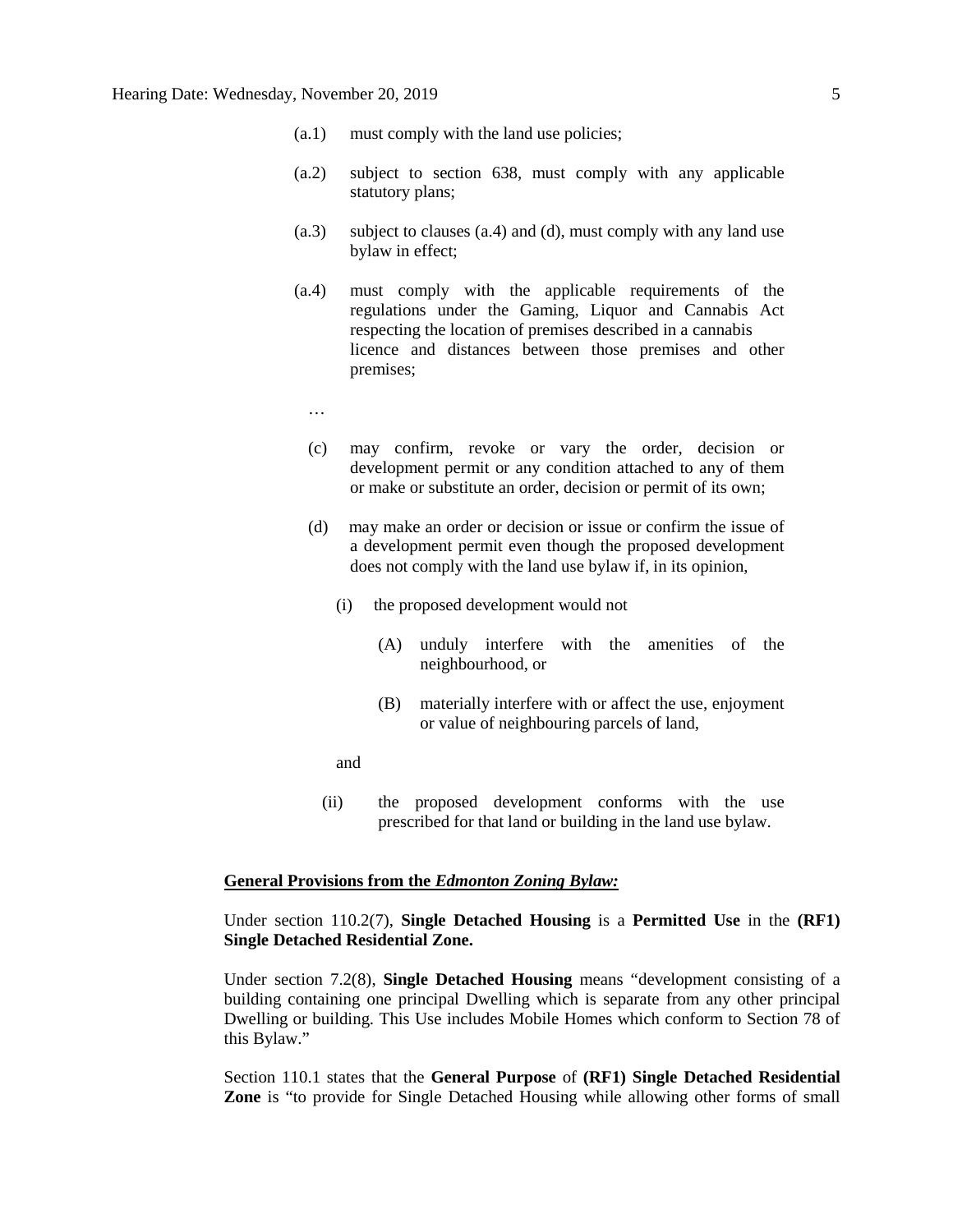scale housing in the form of Secondary Suites, Garden Suites, Semi-detached Housing and Duplex Housing."

Section 814.1 states that the **General Purpose** of the **Mature Neighbourhood Overlay** is:

to regulate residential development in Edmonton's mature residential neighbourhoods, while responding to the context of surrounding development, maintaining the pedestrian-oriented design of the streetscape, and to provide an opportunity for consultation by gathering input from affected parties on the impact of a proposed variance to the Overlay regulations.

Section 811.1 states that the **General Purpose** of the **North Saskatchewan River Valley and Ravine System Protection Overlay** is "to provide a development Setback from the North Saskatchewan River Valley and Ravine System."

#### *Height*

Section 814.3(5) states "The maximum Height shall not exceed 10.0 m in the RF5 Zone and 8.9 m in all other Zones."

Section 52.2(c) states:

In determining whether a development conforms to the maximum Height permissible in any Zone, the following regulations shall apply:

…

c. Where the maximum Height as determined by Section 52.1 is measured to the midpoint, the ridge line of the roof shall not extend more than [1.5](javascript:void(0);) m above the maximum permitted building Height of the Zone or overlay, or in the case of a Garden Suite the maximum permitted building Height in accordance with [Section 87](http://webdocs.edmonton.ca/InfraPlan/zoningbylaw/ZoningBylaw/Part1/Special_Land/87_Garage_and_Garden_Suites.htm) of this Bylaw.

Under section 6.1, **Height** means "a vertical distance between two points."

#### **Development Officer's Determination**

**Maximum Height - The maximum Height shall not exceed 10.0m in the RF5 Zone and 8.9m in all other Zones. (Section 814.3.5)**

**Height to Peak - Where the maximum Height as determined by Section 52.1 is measured to the midpoint, the ridge line of the roof shall not extend more than 1.5m above the maximum permitted building Height of the Zone or overlay, or in the case of a Garden Suite the maximum permitted building Height in accordance with Section 87 of this Bylaw. (Section 52.2.c)** [unedited]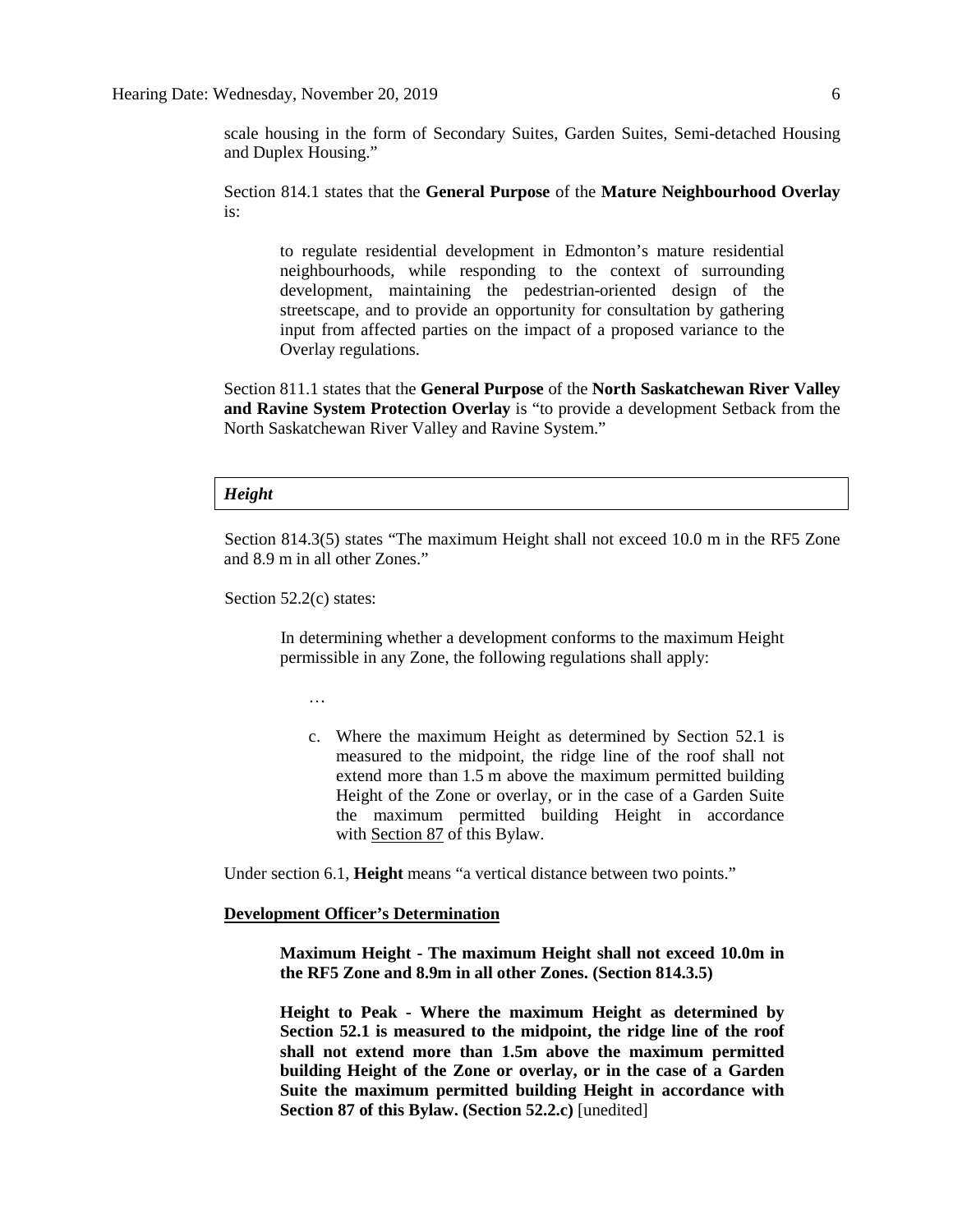*Community Consultation*

Section 814.5(1) states the following with respect to Proposed Variances:

When the Development Officer receives a Development Permit Application for a new principal building, or a new Garden Suite that does not comply with any regulation contained within this Overlay, or receives a Development Permit for alterations to an existing structure that require a variance to Section 814.3(1), 814.3(3), 814.3(5) and 814.3(9) of this Overlay:

- a. the Development Officer shall send notice, to the recipient parties specified in Table 814.5(2), to outline any requested variances to the Overlay and solicit comments directly related to the proposed variance;
- b. the Development Officer shall not render a decision on the Development Permit application until 21 days after notice has been sent, unless the Development Officer receives feedback from the specified affected parties in accordance with Table 814.5(2); and
- c. the Development Officer shall consider any comments directly related to the proposed variance when determining whether to approve the Development Permit Application in accordance with Sections 11.3 and 11.4.

Section 814.5(2) states:

| Tier#  | <b>Recipient Parties</b>                                | <b>Affected Parties</b> | <b>Regulation of this Overlay</b> |
|--------|---------------------------------------------------------|-------------------------|-----------------------------------|
|        |                                                         |                         | to be Varied                      |
| Tier 1 | The municipal address The assessed owners               |                         | $814.3(5)$ - Height               |
|        | and assessed owners of of the land wholly or            |                         |                                   |
|        | land wholly or<br>the                                   | partially<br>located    |                                   |
|        | partially located within a $\vert$ within a distance of |                         |                                   |
|        | distance of 60.0 m of the $\vert$ 60.0 m of the Site of |                         |                                   |
|        | Site of the proposed                                    | the<br>proposed         |                                   |
|        | development and the                                     | development and the     |                                   |
|        | President<br>of<br>each                                 | President of each       |                                   |
|        | <b>Community League</b>                                 | <b>Community League</b> |                                   |

### Notice to Applicant/Appellant

Provincial legislation requires that the Subdivision and Development Appeal Board issue its official decision in writing within fifteen days of the conclusion of the hearing.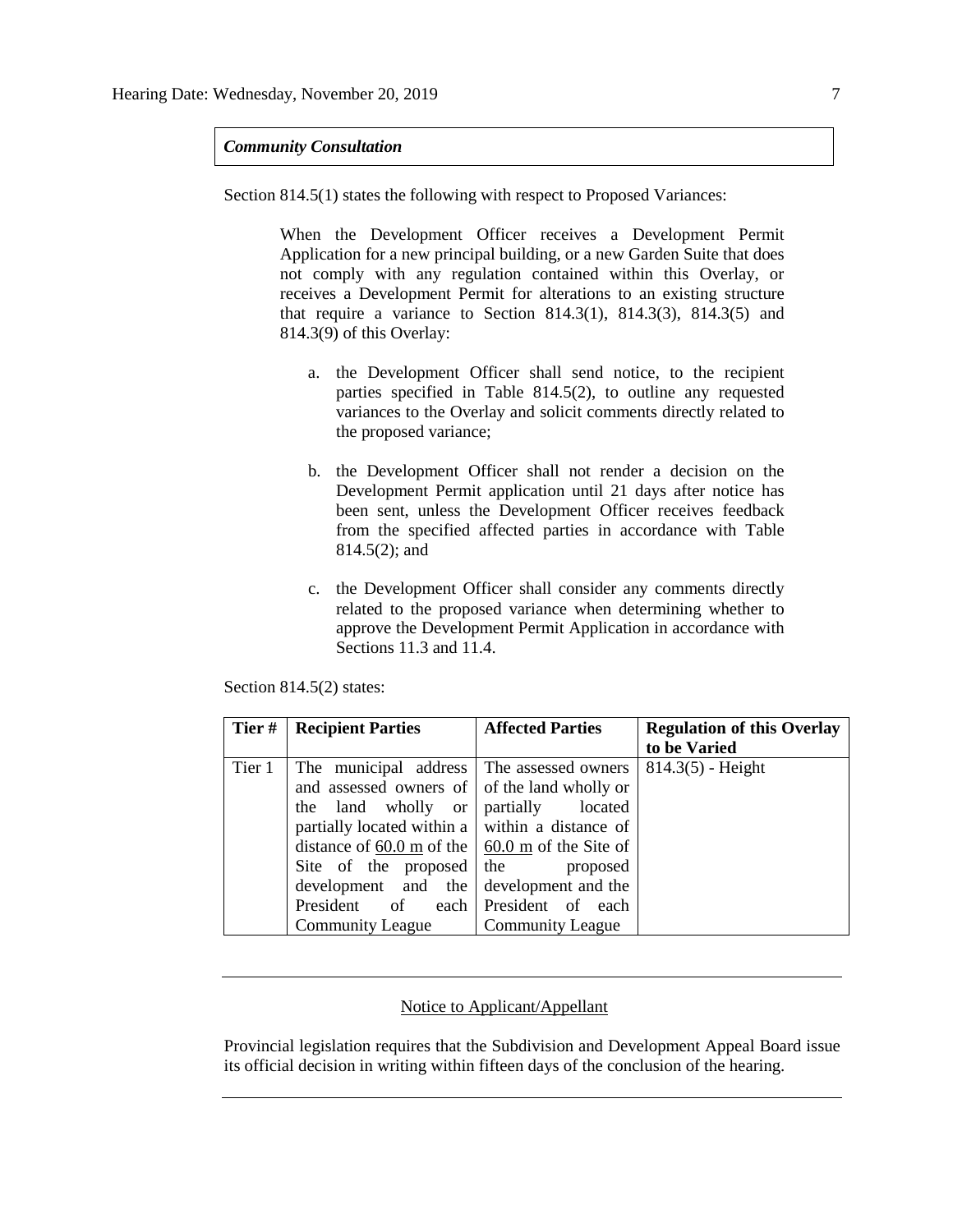|                                                                                                           |                   |                        |                                                                | Project Number: 326683306-001<br><b>Application Date:</b><br>JUL 30, 2019                                                       |
|-----------------------------------------------------------------------------------------------------------|-------------------|------------------------|----------------------------------------------------------------|---------------------------------------------------------------------------------------------------------------------------------|
| <b>monton</b>                                                                                             |                   | <b>Application for</b> |                                                                | Printed:<br>October 28, 2019 at 9:05 AM<br>Page:<br>1 of 2                                                                      |
|                                                                                                           |                   |                        | <b>Minor Development Permit</b>                                |                                                                                                                                 |
| This document is a Development Permit Decision for the development application described below.           |                   |                        |                                                                |                                                                                                                                 |
| Applicant                                                                                                 |                   |                        |                                                                | Property Address(es) and Legal Description(s)                                                                                   |
|                                                                                                           |                   |                        | 7707 - 112S AVENUE NW                                          |                                                                                                                                 |
|                                                                                                           |                   |                        | Plan 4587AK Blk 1 Lot 12                                       |                                                                                                                                 |
|                                                                                                           |                   |                        | <b>Specific Address(es)</b>                                    |                                                                                                                                 |
|                                                                                                           |                   |                        | Entryway: 7707 - 112S AVENUE NW                                |                                                                                                                                 |
|                                                                                                           |                   |                        | Building: 7707 - 112S AVENUE NW                                |                                                                                                                                 |
| <b>Scope of Application</b>                                                                               |                   |                        |                                                                |                                                                                                                                 |
| additional Dwelling) and fireplace, and to demolish an existing Single Detached House.                    |                   |                        |                                                                | To construct a Single Detached House with Unenclosed Front Porch, balcony, Basement development (NOT to be used as an           |
| <b>Permit Details</b>                                                                                     |                   |                        |                                                                |                                                                                                                                 |
| # of Dwelling Units Add/Remove: 0                                                                         |                   |                        | # of Primary Dwelling Units To Construct: 1                    |                                                                                                                                 |
| # of Secondary Suite Dwelling Units To Construct:                                                         |                   |                        | Class of Permit: Class B                                       |                                                                                                                                 |
| Client File Reference Number:                                                                             |                   |                        | Lot Grading Needed?:                                           |                                                                                                                                 |
| Minor Dev. Application Fee: Single Detached House                                                         |                   |                        | New Sewer Service Required: N                                  |                                                                                                                                 |
| Secondary Suite Included ?: N                                                                             |                   |                        | Stat. Plan Overlay/Annex Area: Mature Neighbourhood<br>Overlay |                                                                                                                                 |
| I/We certify that the above noted details are correct.                                                    |                   |                        |                                                                |                                                                                                                                 |
| Applicant signature:                                                                                      |                   |                        |                                                                |                                                                                                                                 |
| <b>Development Application Decision</b>                                                                   |                   |                        |                                                                |                                                                                                                                 |
| Refused                                                                                                   |                   |                        |                                                                |                                                                                                                                 |
| Issue Date: Oct 28, 2019 Development Authority: PAYNE, KYLE                                               |                   |                        |                                                                |                                                                                                                                 |
| <b>Reason for Refusal</b>                                                                                 |                   |                        |                                                                |                                                                                                                                 |
|                                                                                                           |                   |                        |                                                                | Maximum Height - The maximum Height shall not exceed 10.0m in the RF5 Zone and 8.9m in all other Zones. (Section 814.3.5)       |
|                                                                                                           |                   |                        |                                                                | Height to Peak - Where the maximum Height as determined by Section 52.1 is measured to the midpoint, the ridge line of the roof |
| Suite the maximum permitted building Height in accordance with Section 87 of this Bylaw. (Section 52.2.c) |                   |                        |                                                                | shall not extend more than 1.5m above the maximum permitted building Height of the Zone or overlay, or in the case of a Garden  |
|                                                                                                           |                   |                        |                                                                |                                                                                                                                 |
| <b>Rights of Appeal</b>                                                                                   |                   |                        |                                                                |                                                                                                                                 |
|                                                                                                           |                   |                        |                                                                | The Applicant has the right of appeal within 21 days after the date on which the decision is made, as outlined in Section 683   |
| through 689 of the Municipal Government Act.                                                              |                   |                        |                                                                |                                                                                                                                 |
| Fees                                                                                                      |                   |                        |                                                                |                                                                                                                                 |
|                                                                                                           | <b>Fee Amount</b> | <b>Amount Paid</b>     | Receipt#                                                       | <b>Date Paid</b>                                                                                                                |
| Dev. Application Fee                                                                                      | \$493.00          | \$493.00               | 865788008217001                                                | Aug 08, 2019                                                                                                                    |
| Lot Grading Fee                                                                                           | \$145.00          | \$145.00               | 865788008217001                                                | Aug 08, 2019                                                                                                                    |
| Development Permit Inspection Fee                                                                         | \$207.00          | \$207.00               | 865788008217001                                                | Aug 08, 2019                                                                                                                    |
|                                                                                                           |                   | THIS IS NOT A PERMIT   |                                                                |                                                                                                                                 |
|                                                                                                           |                   |                        |                                                                |                                                                                                                                 |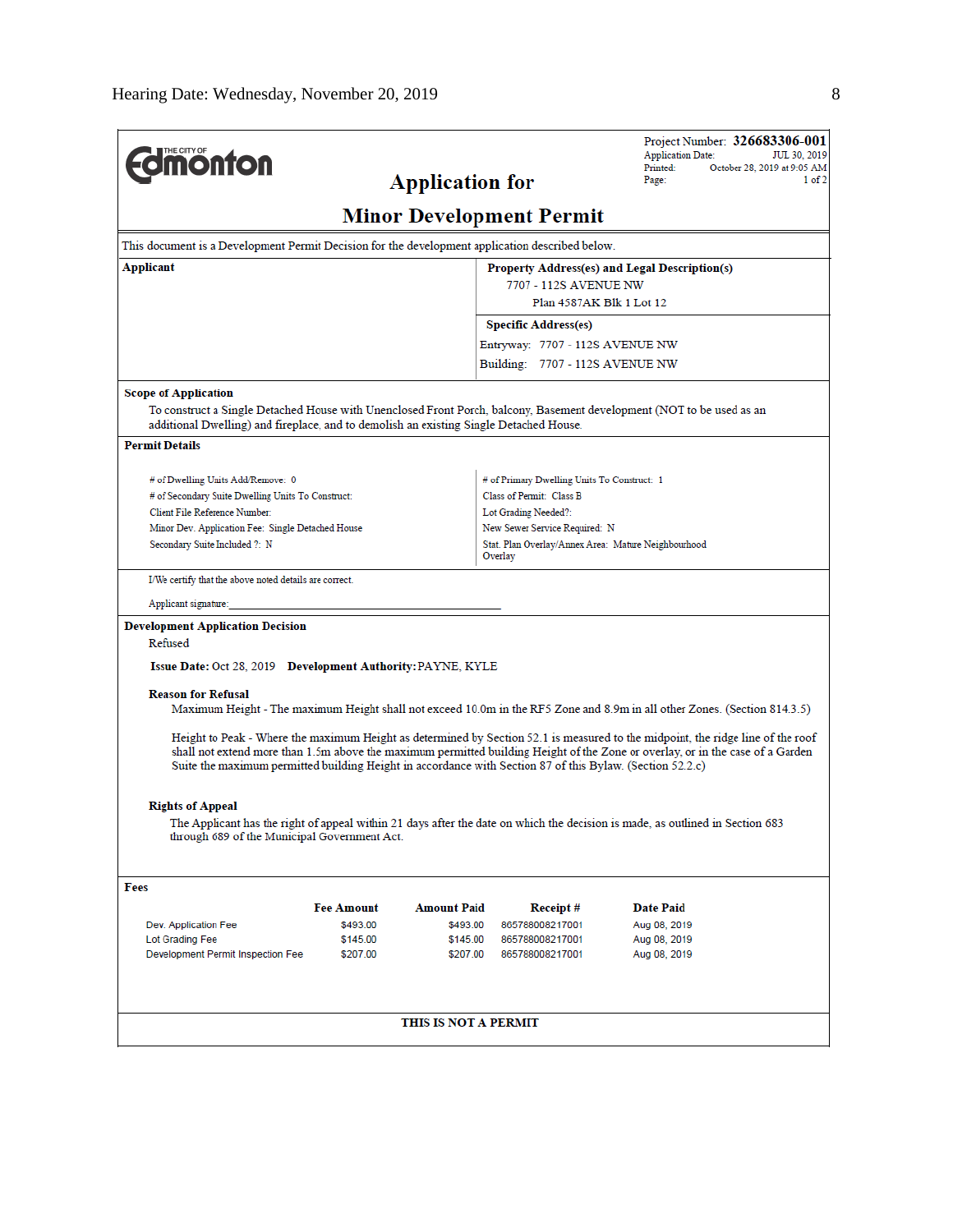| <b>difficution</b>       |                             |                      |          | <b>Application Date:</b><br>Printed: | Project Number: 326683306-001<br>JUL 30, 2019<br>October 28, 2019 at 9:05 AM |
|--------------------------|-----------------------------|----------------------|----------|--------------------------------------|------------------------------------------------------------------------------|
| <b>Application for</b>   |                             |                      | Page:    | $2$ of $2$                           |                                                                              |
|                          |                             |                      |          |                                      |                                                                              |
| Fees                     |                             |                      |          |                                      |                                                                              |
| <b>Total GST Amount:</b> | <b>Fee Amount</b><br>\$0.00 | <b>Amount Paid</b>   | Receipt# | <b>Date Paid</b>                     |                                                                              |
| Totals for Permit:       | \$845.00                    | \$845.00             |          |                                      |                                                                              |
|                          |                             |                      |          |                                      |                                                                              |
|                          |                             |                      |          |                                      |                                                                              |
|                          |                             |                      |          |                                      |                                                                              |
|                          |                             |                      |          |                                      |                                                                              |
|                          |                             |                      |          |                                      |                                                                              |
|                          |                             |                      |          |                                      |                                                                              |
|                          |                             |                      |          |                                      |                                                                              |
|                          |                             |                      |          |                                      |                                                                              |
|                          |                             |                      |          |                                      |                                                                              |
|                          |                             |                      |          |                                      |                                                                              |
|                          |                             |                      |          |                                      |                                                                              |
|                          |                             |                      |          |                                      |                                                                              |
|                          |                             |                      |          |                                      |                                                                              |
|                          |                             |                      |          |                                      |                                                                              |
|                          |                             |                      |          |                                      |                                                                              |
|                          |                             |                      |          |                                      |                                                                              |
|                          |                             |                      |          |                                      |                                                                              |
|                          |                             |                      |          |                                      |                                                                              |
|                          |                             |                      |          |                                      |                                                                              |
|                          |                             |                      |          |                                      |                                                                              |
|                          |                             |                      |          |                                      |                                                                              |
|                          |                             |                      |          |                                      |                                                                              |
|                          |                             | THIS IS NOT A PERMIT |          |                                      |                                                                              |
|                          |                             |                      |          |                                      |                                                                              |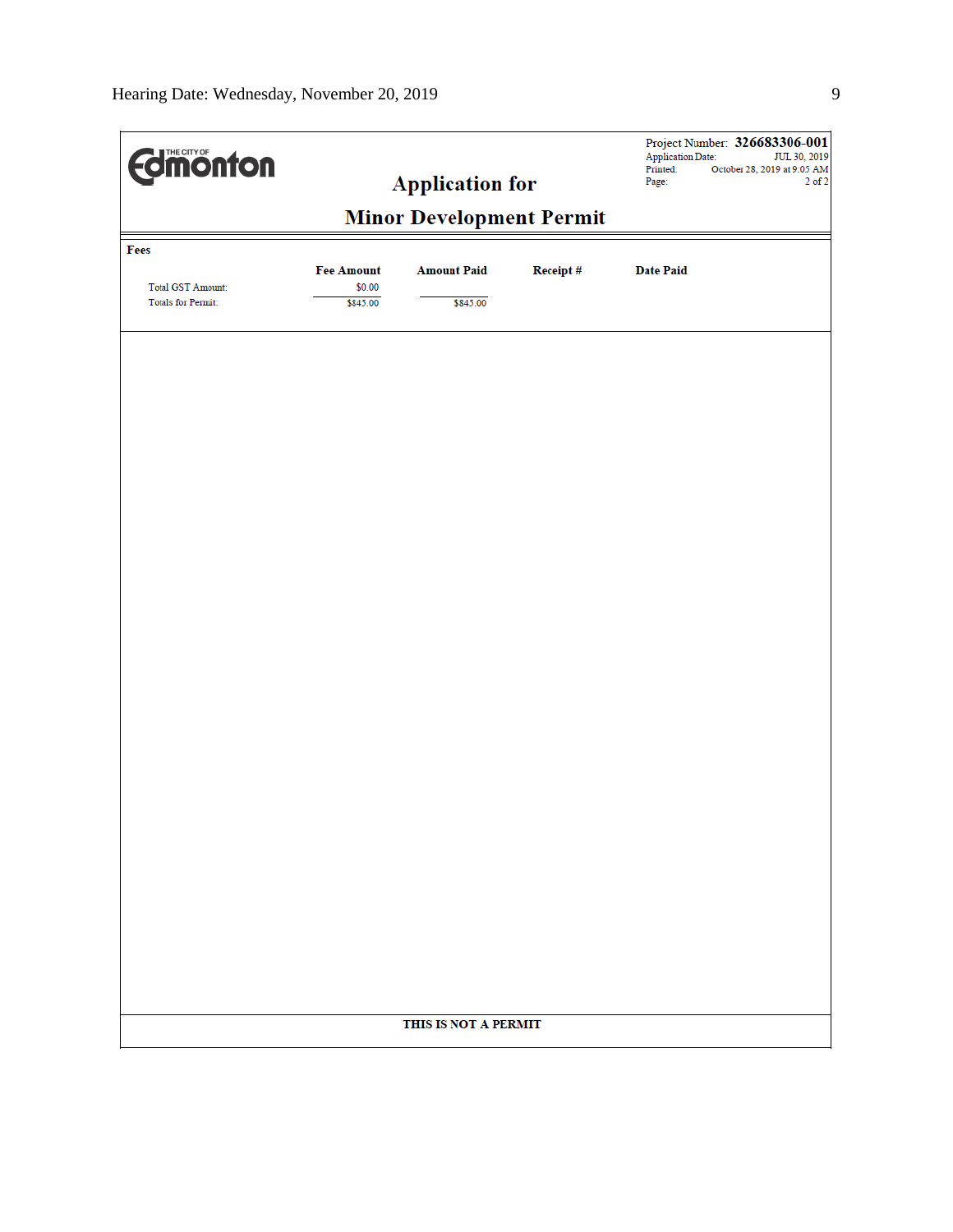

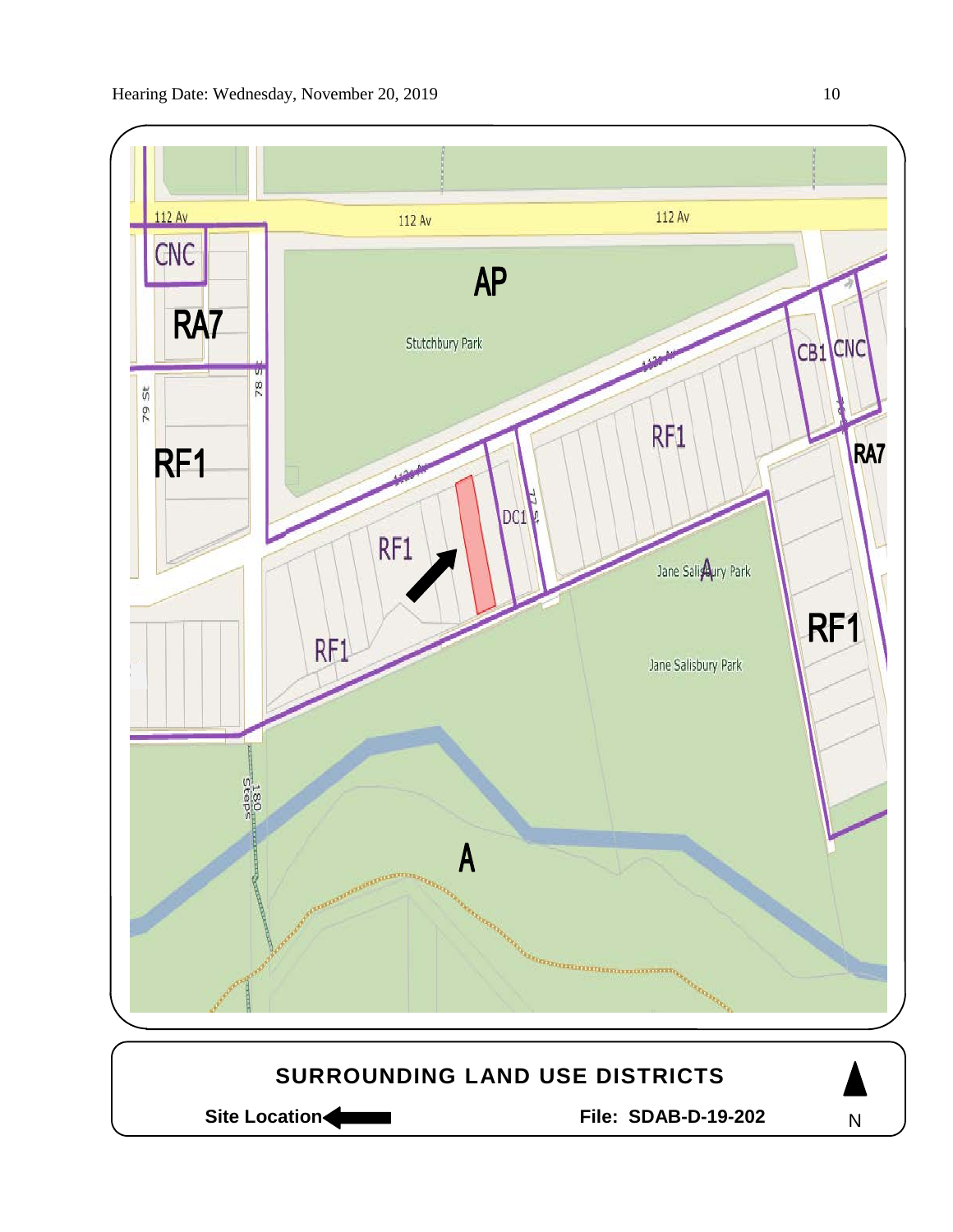| <b>ITEM II: 10:30 A.M.</b>                             | FILE: SDAB-D-19-203                                                                         |  |  |  |
|--------------------------------------------------------|---------------------------------------------------------------------------------------------|--|--|--|
| AN APPEAL FROM THE DECISION OF THE DEVELOPMENT OFFICER |                                                                                             |  |  |  |
| <b>APPELLANT:</b>                                      |                                                                                             |  |  |  |
| <b>APPLICATION NO.:</b>                                | 340735686-001                                                                               |  |  |  |
| <b>APPLICATION TO:</b>                                 | Operate a Major Home Based Business<br>(Bed and Breakfast - Airbnb with 1<br>Sleeping Unit) |  |  |  |
| <b>DECISION OF THE</b><br>DEVELOPMENT AUTHORITY:       | Refused                                                                                     |  |  |  |
| <b>DECISION DATE:</b>                                  | October 28, 2019                                                                            |  |  |  |
| DATE OF APPEAL:                                        | November 3, 2019                                                                            |  |  |  |
| MUNICIPAL DESCRIPTION<br>OF SUBJECT PROPERTY:          | 9366 – Cameron Avenue NW                                                                    |  |  |  |
| <b>LEGAL DESCRIPTION:</b>                              | Plan 194AW Lots A,X                                                                         |  |  |  |
| ZONE:                                                  | (RF2) Low Density Infill Zone                                                               |  |  |  |
| <b>OVERLAY:</b>                                        | Mature Neighbourhood Overlay                                                                |  |  |  |
| <b>STATUTORY PLAN:</b>                                 | Riverdale Area Redevelopment Plan                                                           |  |  |  |

# *Grounds for Appeal*

The Appellant provided the following reasons for appealing the decision of the Development Authority:

Reason for refusal: Insufficient off street parking available

Reasons that off street parking is not required:

Our occasional Airbnb guests don't drive. They book with us because our residence is within walking distance of:

Citadel Theater: 1.3 km Canada Place: 800m Edmonton Convention Centre: 700m Italian Centre Shop: 1.7km Rogers Place: 1.9km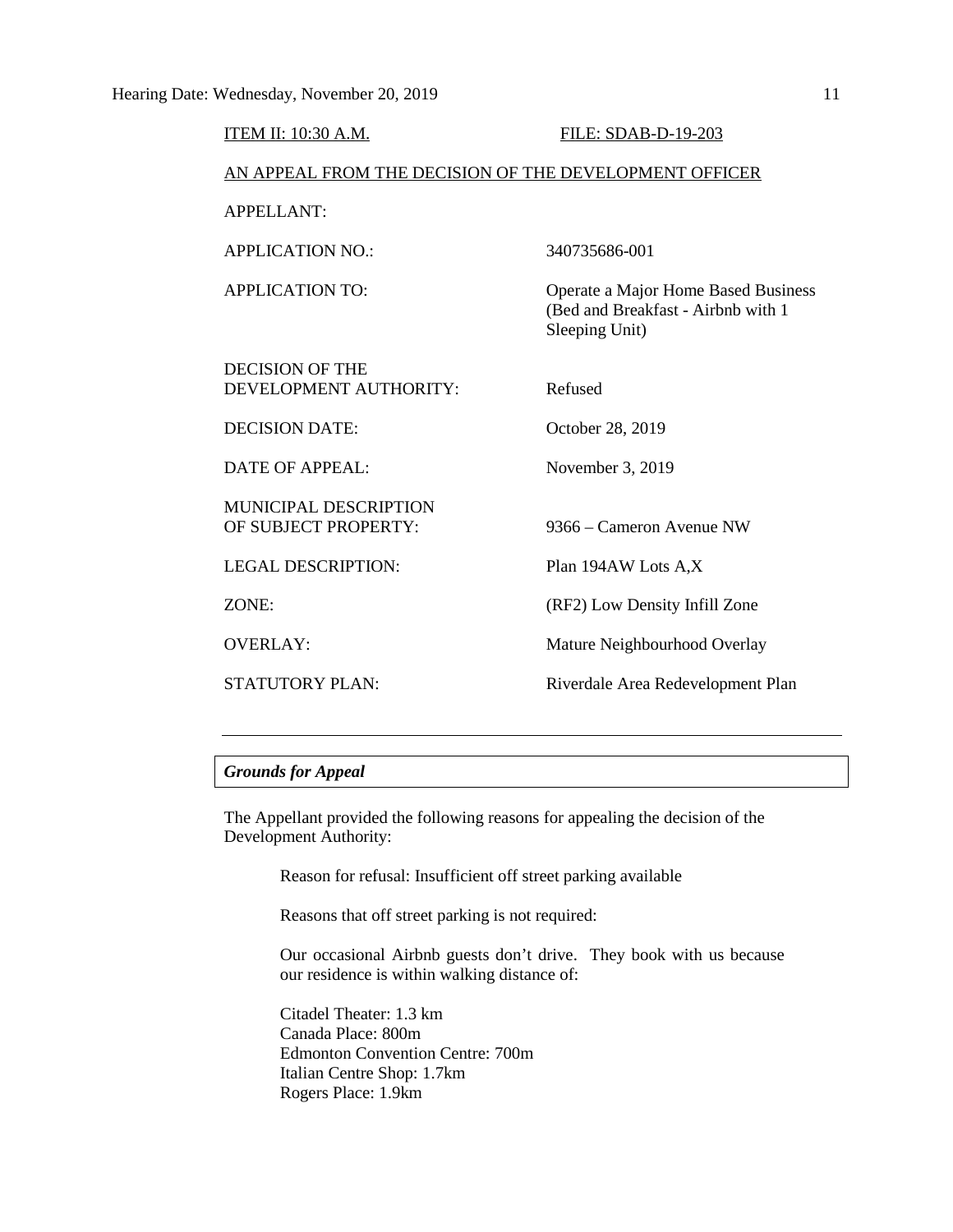Transit options available- When our guests do need to travel to the University or Northlands Coliseum they take the LRT which they can access by a 1.1km walk.

If their destination is not on the LRT line then they can access it by bus from a stop 350m from our front door.

In addition Taxicabs, Uber, Turo, and Lyft are readily available. We're also in the pilot area for POGO car share.

Our Airbnb would not result in increased traffic or negatively affect the neighbourhood since we only ever host 1 guest at a time and IF they did bring a vehicle then there would only be one car on the rare occasion that a guest drives. Traffic and parking would be more heavily affected if we opted to have a permanent full-time roommate, for which no permits are required.

In the event that a guest does bring a car and needs to park at our residence during the day between the hours of 10 am and 4pm then they would use one of our 2 passes since both of the permanent residents (us) work during the day.

# *General Matters*

### **Appeal Information:**

The *Municipal Government Act*, RSA 2000, c M-26 states the following:

#### **Grounds for Appeal**

**685(1)** If a development authority

- (a) fails or refuses to issue a development permit to a person,
- (b) issues a development permit subject to conditions, or
- (c) issues an order under section 645,

the person applying for the permit or affected by the order under section 645 may appeal to the subdivision and development appeal board.

#### **Appeals**

**686(1)** A development appeal to a subdivision and development appeal board is commenced by filing a notice of the appeal, containing reasons, with the board,

- (a) in the case of an appeal made by a person referred to in section 685(1)
	- (i) with respect to an application for a development permit,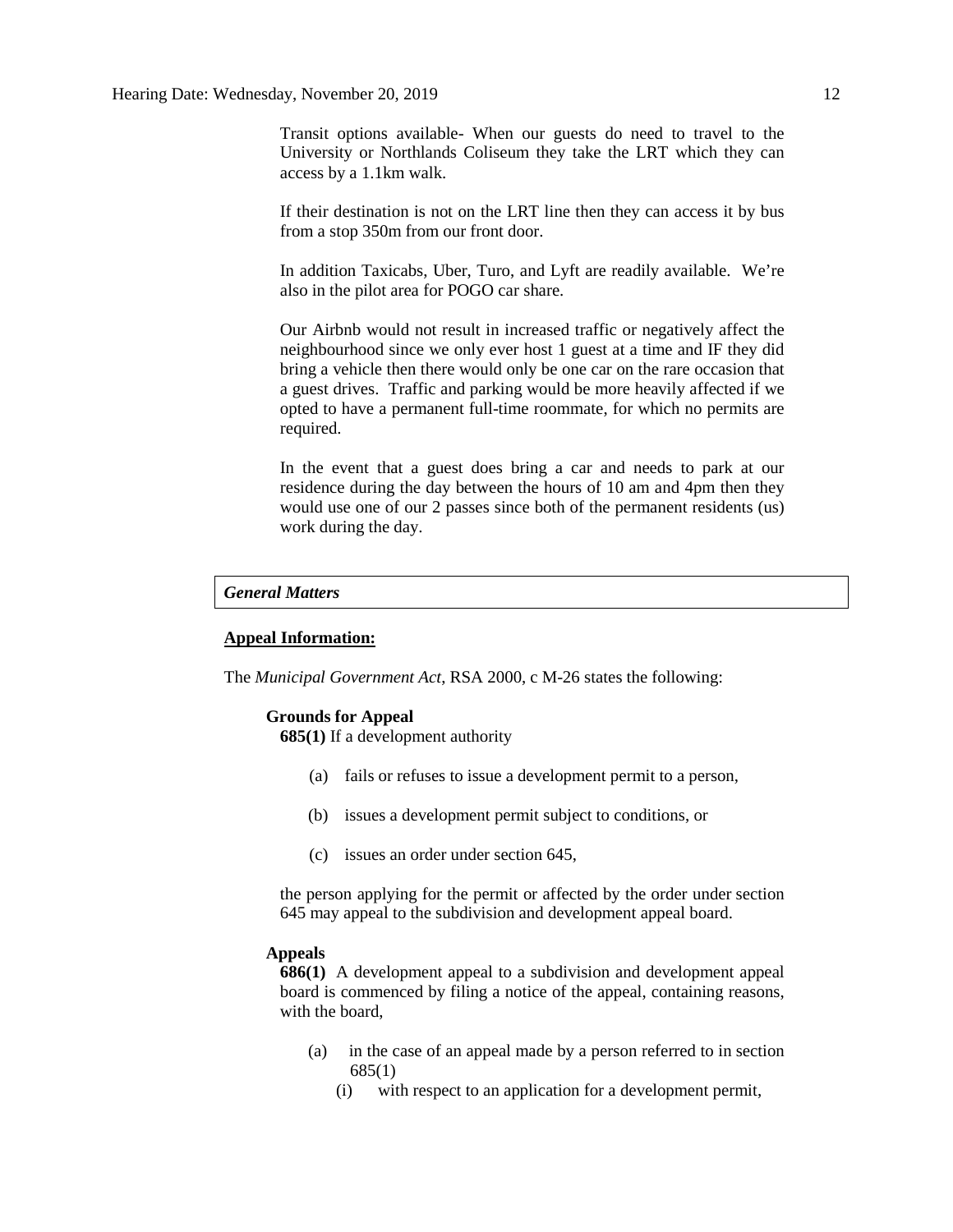(A) within 21 days after the date on which the written decision is given under section 642, […]

#### **Hearing and Decision**

**687(3)** In determining an appeal, the subdivision and development appeal board

…

- (a.1) must comply with the land use policies;
- (a.2) subject to section 638, must comply with any applicable statutory plans;
- (a.3) subject to clauses (a.4) and (d), must comply with any land use bylaw in effect;
- (a.4) must comply with the applicable requirements of the regulations under the Gaming, Liquor and Cannabis Act respecting the location of premises described in a cannabis licence and distances between those premises and other premises;
	- …
	- (c) may confirm, revoke or vary the order, decision or development permit or any condition attached to any of them or make or substitute an order, decision or permit of its own;
	- (d) may make an order or decision or issue or confirm the issue of a development permit even though the proposed development does not comply with the land use bylaw if, in its opinion,
		- (i) the proposed development would not
			- (A) unduly interfere with the amenities of the neighbourhood, or
			- (B) materially interfere with or affect the use, enjoyment or value of neighbouring parcels of land,

and

(ii) the proposed development conforms with the use prescribed for that land or building in the land use bylaw.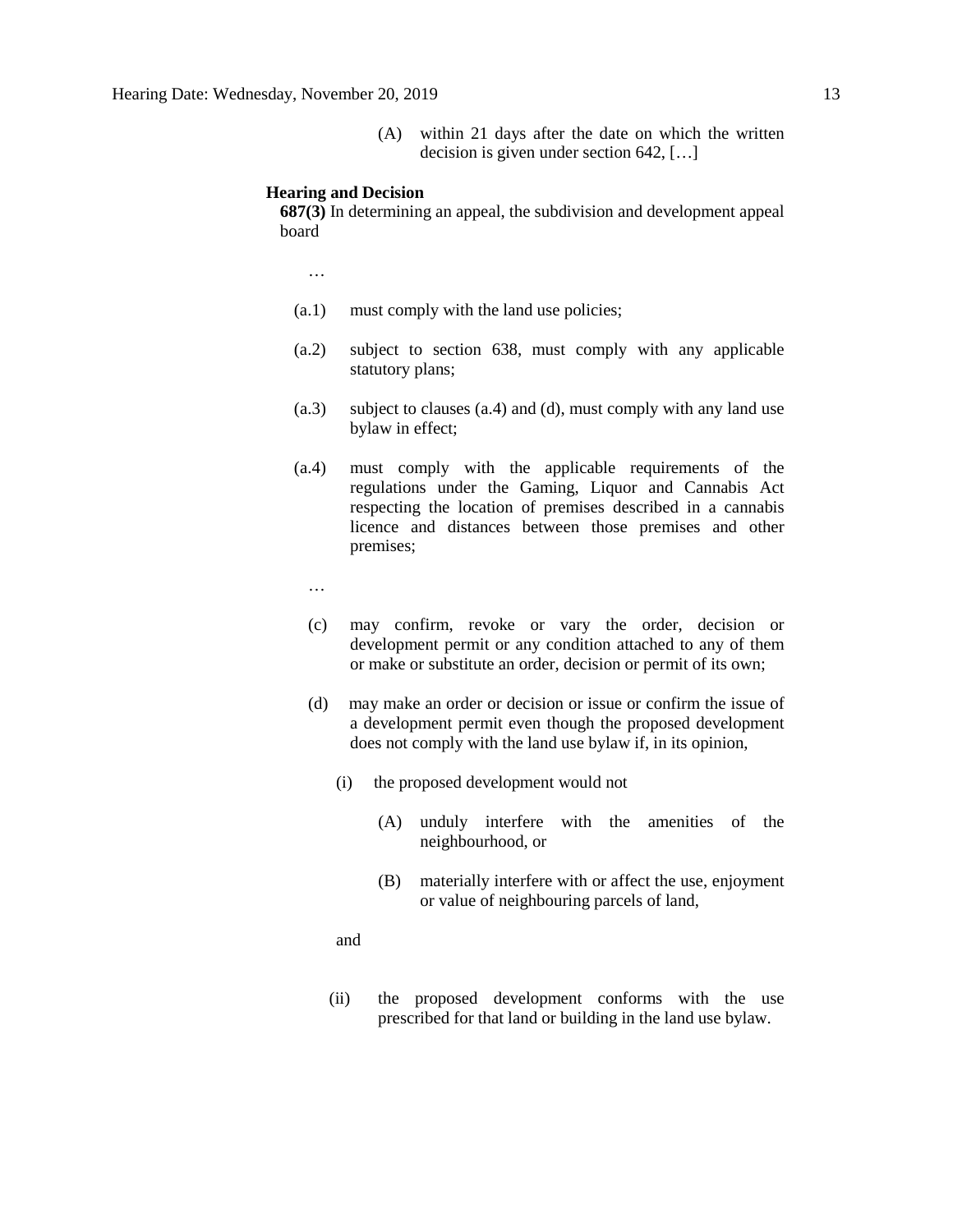### **General Provisions from the** *Edmonton Zoning Bylaw:*

Under section 120.3(5), **Major Home Based Business** is a **Discretionary Use** within the **(RF2) Low Density Infill Zone**.

Under section 7.3(7), **Major Home Based Business** means:

development consisting of the Use of an approved Dwelling or Accessory building by a resident of that Dwelling for one or more businesses that may generate more than one business associated visit per day. The business Use must be secondary to the Residential Use of the building and shall not change the residential character of the Dwelling or Accessory building. The Dwelling may be used as a workplace by a nonresident. This Use includes Bed and Breakfast Operations but does not include General Retail Sales, Cannabis Retail Sales or Cannabis Production and Distribution.

Under section 6.1, **Bed and Breakfast Operation** means "a Dwelling where temporary sleeping accommodations, with or without meals, are provided for remuneration to members of the public."

Section 120.1 states that the **General Purpose** of the **(RF2) Low Density Infill Zone** is "to allow for Single Detached Housing, infill on narrow lots, Semi-detached Housing, Duplex Housing, Secondary Suites and Garden Suites."

Section 814.1 states that the **General Purpose** of the **Mature Neighbourhood Overlay** is:

to regulate residential development in Edmonton's mature residential neighbourhoods, while responding to the context of surrounding development, maintaining the pedestrian-oriented design of the streetscape, and to provide an opportunity for consultation by gathering input from affected parties on the impact of a proposed variance to the Overlay regulations.

#### *Parking*

Section 54.2, Schedule  $1(A)(8)(a)$  states:

| <b>Use of Building or Site</b>       | <b>Minimum Number of Parking</b>                                                                                       |
|--------------------------------------|------------------------------------------------------------------------------------------------------------------------|
|                                      | <b>Spaces Required</b>                                                                                                 |
| Major Home Based Business<br>Except: | 1 parking space in addition to<br>parking required for principal<br>Dwelling.                                          |
| a. Bed and Breakfast                 | 1 parking space per guest room is<br>required in addition to the parking<br>required for the<br>principal<br>Dwelling. |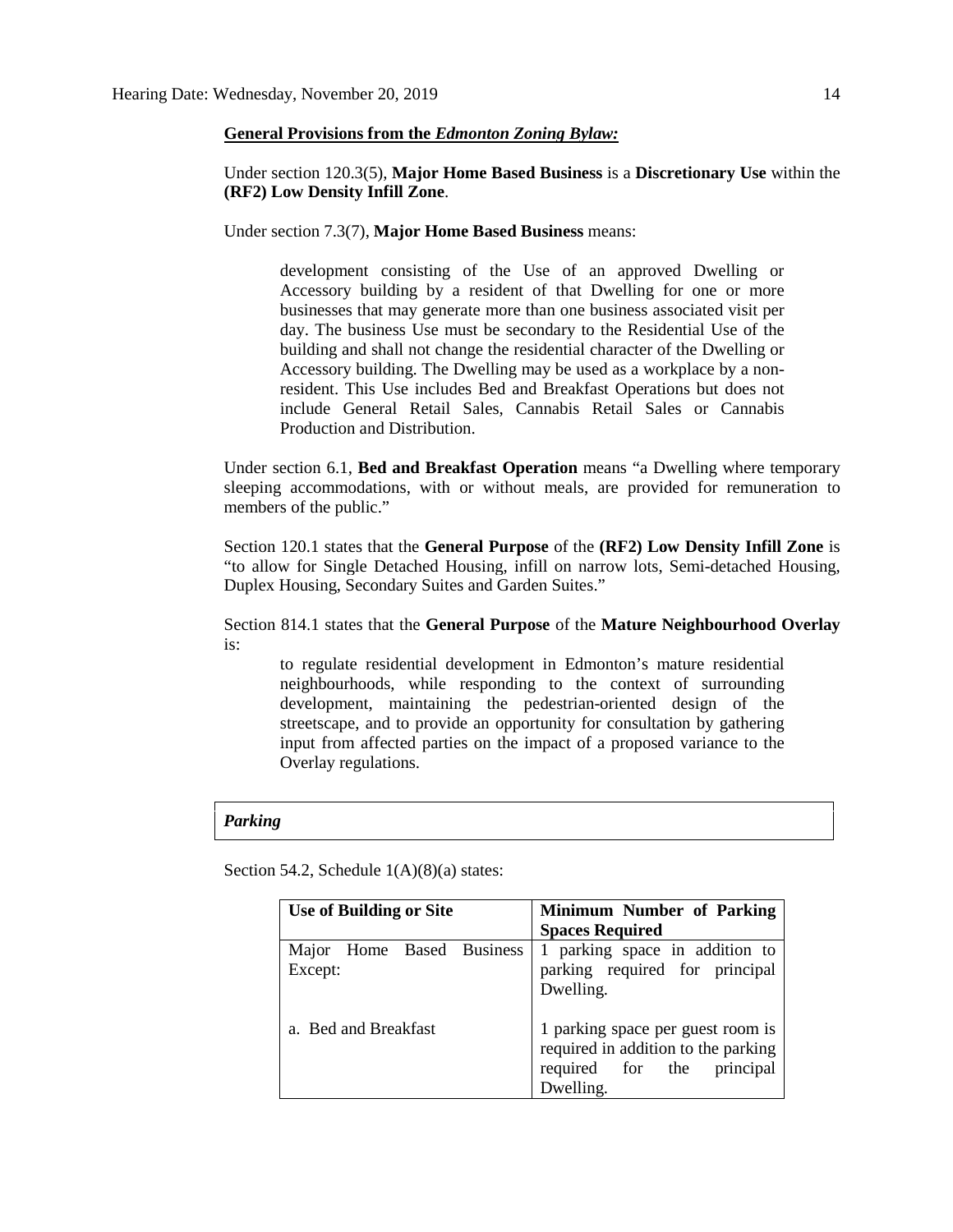Section 54.2, Schedule 1(A)(3) states:

| <b>Use of Building or Site</b> | Minimum Number of Parking<br><b>Spaces Required</b> |
|--------------------------------|-----------------------------------------------------|
| Single Detached Housing        | 1 parking spaces per Dwelling                       |

#### **Development Officer's Determination**

**This Major Home Based Business (Bed and Breakfast) application is refused for the following reasons:**

**1) For Bed and breakfast operation, 1 parking space per guest room is required in addition to the parking required for the principal Dwelling (Section 54.2 and Schedule 1(A)).**

**Required: 2 parking spaces Proposed: 0 parking spaces Deficient: 2 parking spaces** [unedited]

*Section 75 – Major Home Based Business Regulations*

Under section 75, a **Major Home Based Business** shall comply with the following regulations:

- 1. there shall be no exterior display or advertisement other than an identification plaque or Sign a maximum of 20 cm x 30.5 cm in size located on the Dwelling;
- 2. there shall be no mechanical or electrical equipment used that creates external noise, or visible and audible interference with home electronics equipment in adjacent Dwellings;
- **3. the Major Home Based Business shall not generate pedestrian or vehicular traffic, or parking, in excess of that which is characteristic of the Zone in which it is located;**
- 4. the number of non-resident employees or business partners working onsite shall not exceed two at any one time;
- 5. there shall be no outdoor business activity, or outdoor storage of material or equipment associated with the business. Indoor storage related to the business activity shall be allowed in either the Dwelling or Accessory buildings;
- 6. the Major Home Based Business shall not change the principal character or external appearance of the Dwelling or Accessory buildings;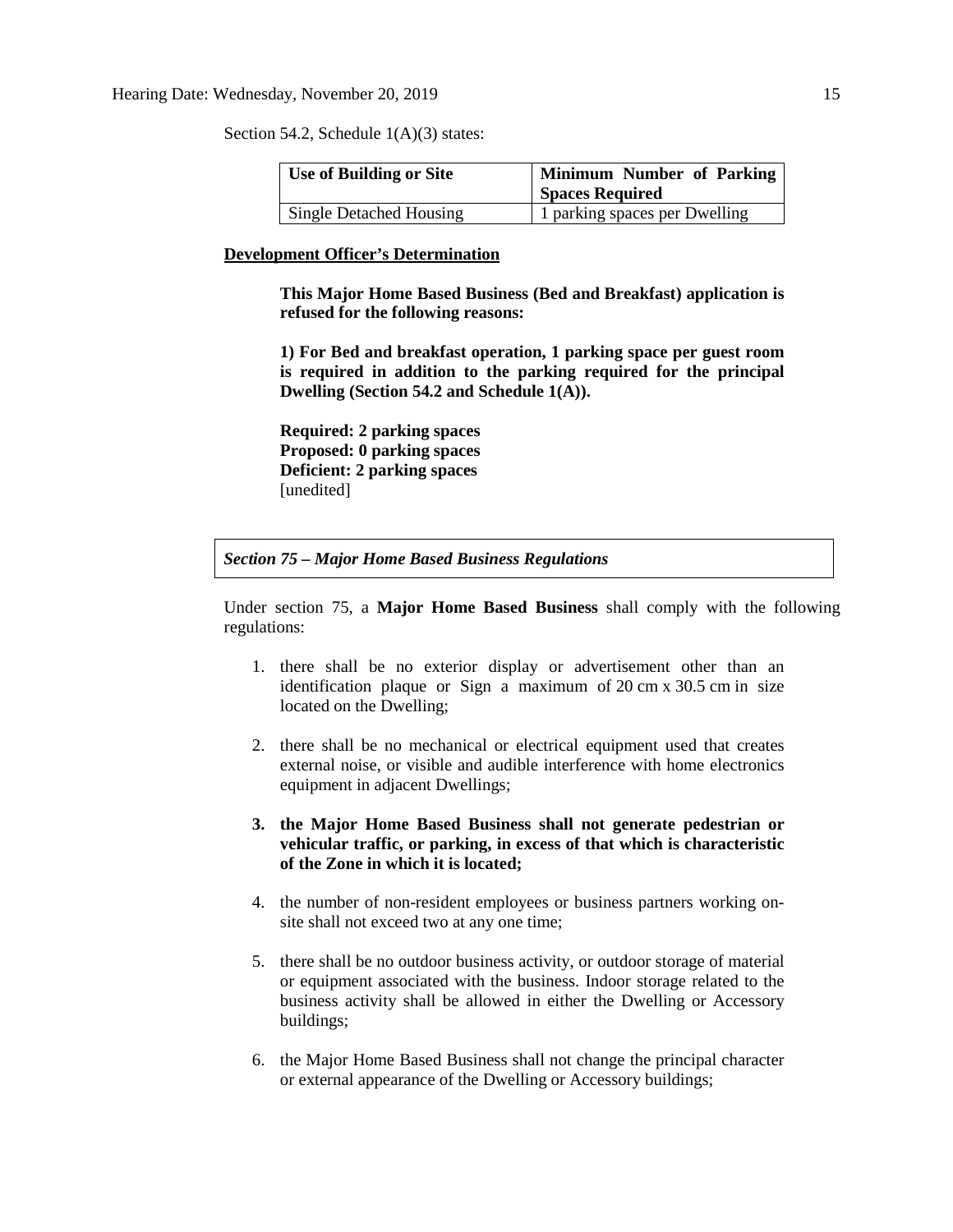- 7. a Bed and Breakfast Operation, operating as a Major Home Based Business shall have a maximum of two Sleeping Units. Cooking facilities shall not be located within the Sleeping Units. In addition to any other parking requirements of this Bylaw, one additional parking space shall be provided for each Sleeping Unit;
- 8. in addition to the information requirements of subsection 13.1 of this Bylaw, each application for a Development Permit for the Use Major Home Based Business shall include a description of the business to be undertaken at the premises, an indication of the number of business visits per week, provision for parking, and where any materials or equipment associated with the business use are to be stored;
- 9. the Major Home Based Business shall not be allowed if, in the opinion of the Development Officer, such Use would be more appropriately located in a Commercial or Industrial Zone having regard for the overall compatibility of the Use with the residential character of the area; and
- 10. a Major Home Based Business shall not be allowed within the same principal Dwelling containing a Secondary Suite or within the same Site containing a Garden Suite and an associated principal Dwelling, unless the Home Based Business is a Bed and Breakfast Operation and the Secondary Suite or the Garden Suite is an integral part of the Bed and Breakfast Operation.

## **Development Officer's Determination**

**2) The business shall not generate pedestrian or vehicular traffic, or parking, in excess of that which is characteristic of the zone in which it is located (Section 75.3).**

**There are no parking spaces available on this property. On-street parking is available through the residential parking program. Residents are only permitted 2 parking permits per address per year, and there are two vehicles registered to this property. Additional on-street parking will generate vehicular traffic and parking in the neighbourhood.**

# **NOTES:**

**- This property is a non-conforming site (no parking spaces available). It no longer conforms to current zoning rules, which may have changed since it was originally constructed.**

**- Parking Services does not support this business request on Cameron Avenue. The permit program does not support the use of a residential house for a business given it cannot provide at least one stall for the guest off street.** [unedited]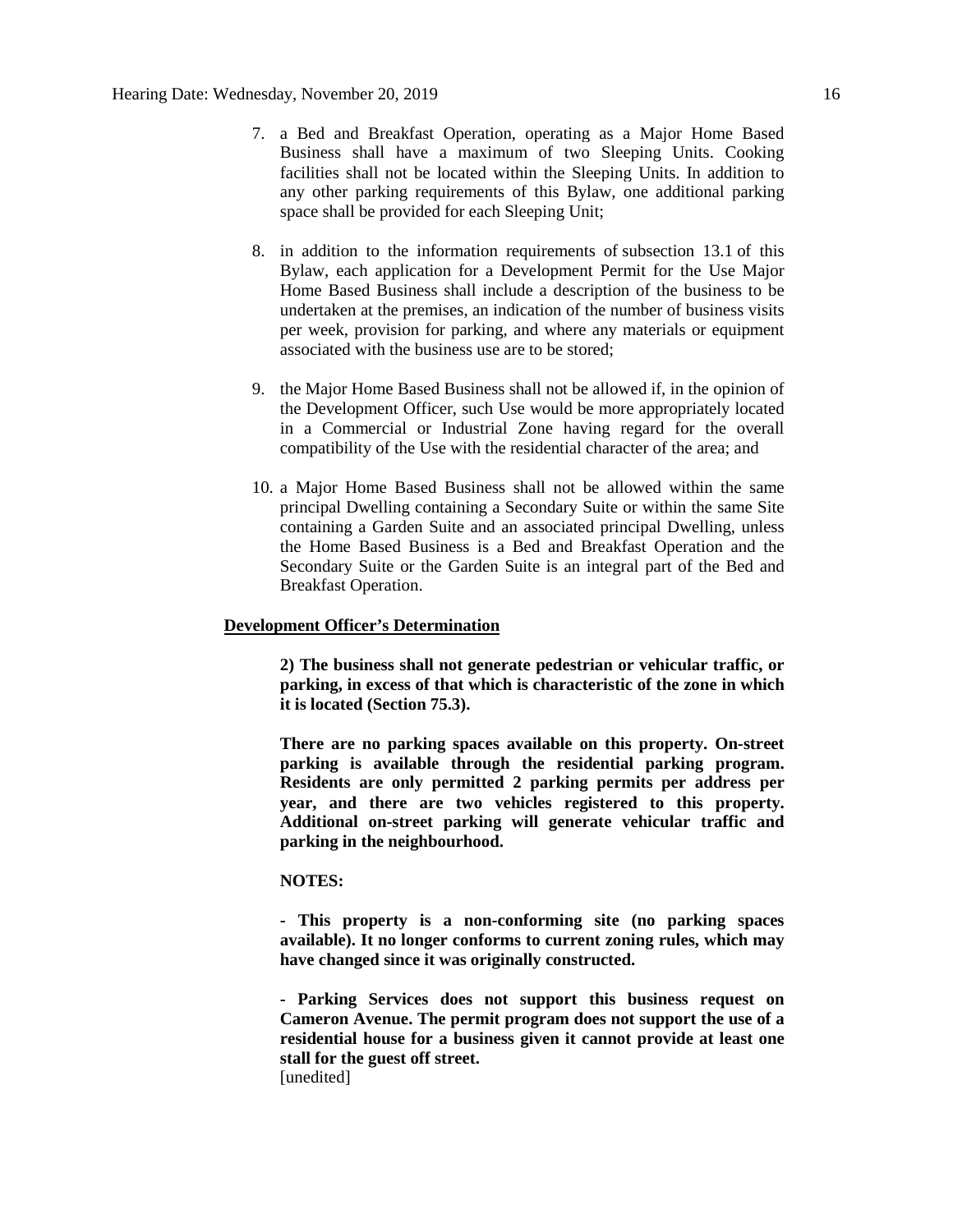# Notice to Applicant/Appellant

Provincial legislation requires that the Subdivision and Development Appeal Board issue its official decision in writing within fifteen days of the conclusion of the hearing.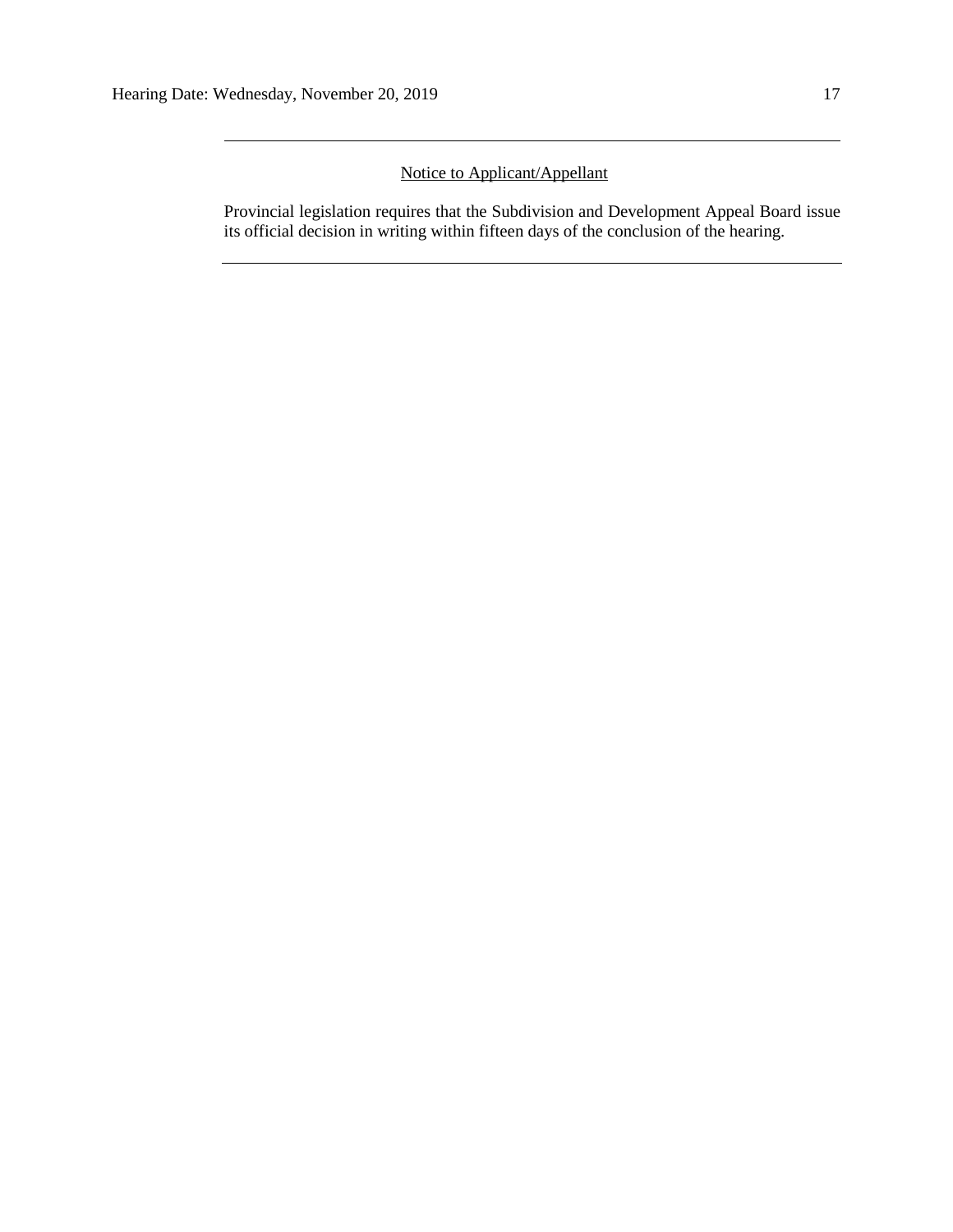| <b>monton</b>                                                     |                                                                                                               | Project Number: 340735686-001<br><b>Application Date:</b><br>SEP 11, 2019 |  |
|-------------------------------------------------------------------|---------------------------------------------------------------------------------------------------------------|---------------------------------------------------------------------------|--|
|                                                                   | <b>Application for</b>                                                                                        | Printed:<br>October 28, 2019 at 12:36 PM<br>Page:<br>$1$ of $2$           |  |
|                                                                   | <b>Home Occupation</b>                                                                                        |                                                                           |  |
|                                                                   | This document is a Development Permit Decision for the development application described below.               |                                                                           |  |
| <b>Applicant</b><br>Property Address(es) and Legal Description(s) |                                                                                                               |                                                                           |  |
|                                                                   | 9366 - CAMERON AVENUE NW                                                                                      |                                                                           |  |
|                                                                   | Plan 194AW Lots A.X                                                                                           |                                                                           |  |
|                                                                   | <b>Specific Address(es)</b>                                                                                   |                                                                           |  |
|                                                                   | Suite:                                                                                                        | 9366 - CAMERON AVENUE NW                                                  |  |
|                                                                   | Entryway: 9366 - CAMERON AVENUE NW                                                                            |                                                                           |  |
|                                                                   | Building: 9366 - CAMERON AVENUE NW                                                                            |                                                                           |  |
| <b>Scope of Application</b>                                       |                                                                                                               |                                                                           |  |
| <b>Permit Details</b>                                             | To operate a Major Home Based Business (Bed and Breakfast - Airbnb with 1 Sleeping Unit).                     |                                                                           |  |
|                                                                   |                                                                                                               |                                                                           |  |
| # of businesss related visits/day: 1                              | # of vehicles at one time: 1                                                                                  |                                                                           |  |
| Administration Office Only?: N<br>Class of Permit: Class B        | Business has Trailers or Equipment?: N                                                                        |                                                                           |  |
|                                                                   | Description of Business: Not a full bed and breakfast,<br>renting a single bedroom on airbnb within our home. |                                                                           |  |
| Do you live at the property?: Y                                   | <b>Expiry Date:</b>                                                                                           |                                                                           |  |
| Outdoor storage on site?: N                                       |                                                                                                               |                                                                           |  |
| I/We certify that the above noted details are correct.            |                                                                                                               |                                                                           |  |
| Applicant signature:                                              |                                                                                                               |                                                                           |  |
| <b>Development Application Decision</b><br>Refused                |                                                                                                               |                                                                           |  |
| Issue Date: Oct 28, 2019 Development Authority: YEUNG, KENNETH    |                                                                                                               |                                                                           |  |
|                                                                   |                                                                                                               |                                                                           |  |
|                                                                   |                                                                                                               |                                                                           |  |
|                                                                   |                                                                                                               |                                                                           |  |
|                                                                   |                                                                                                               |                                                                           |  |
|                                                                   |                                                                                                               |                                                                           |  |
|                                                                   |                                                                                                               |                                                                           |  |
|                                                                   |                                                                                                               |                                                                           |  |
|                                                                   |                                                                                                               |                                                                           |  |
|                                                                   |                                                                                                               |                                                                           |  |
|                                                                   |                                                                                                               |                                                                           |  |
|                                                                   |                                                                                                               |                                                                           |  |
|                                                                   |                                                                                                               |                                                                           |  |
|                                                                   |                                                                                                               |                                                                           |  |
|                                                                   |                                                                                                               |                                                                           |  |
|                                                                   |                                                                                                               |                                                                           |  |
|                                                                   |                                                                                                               |                                                                           |  |
|                                                                   |                                                                                                               |                                                                           |  |
|                                                                   | THIS IS NOT A PERMIT                                                                                          |                                                                           |  |
|                                                                   |                                                                                                               |                                                                           |  |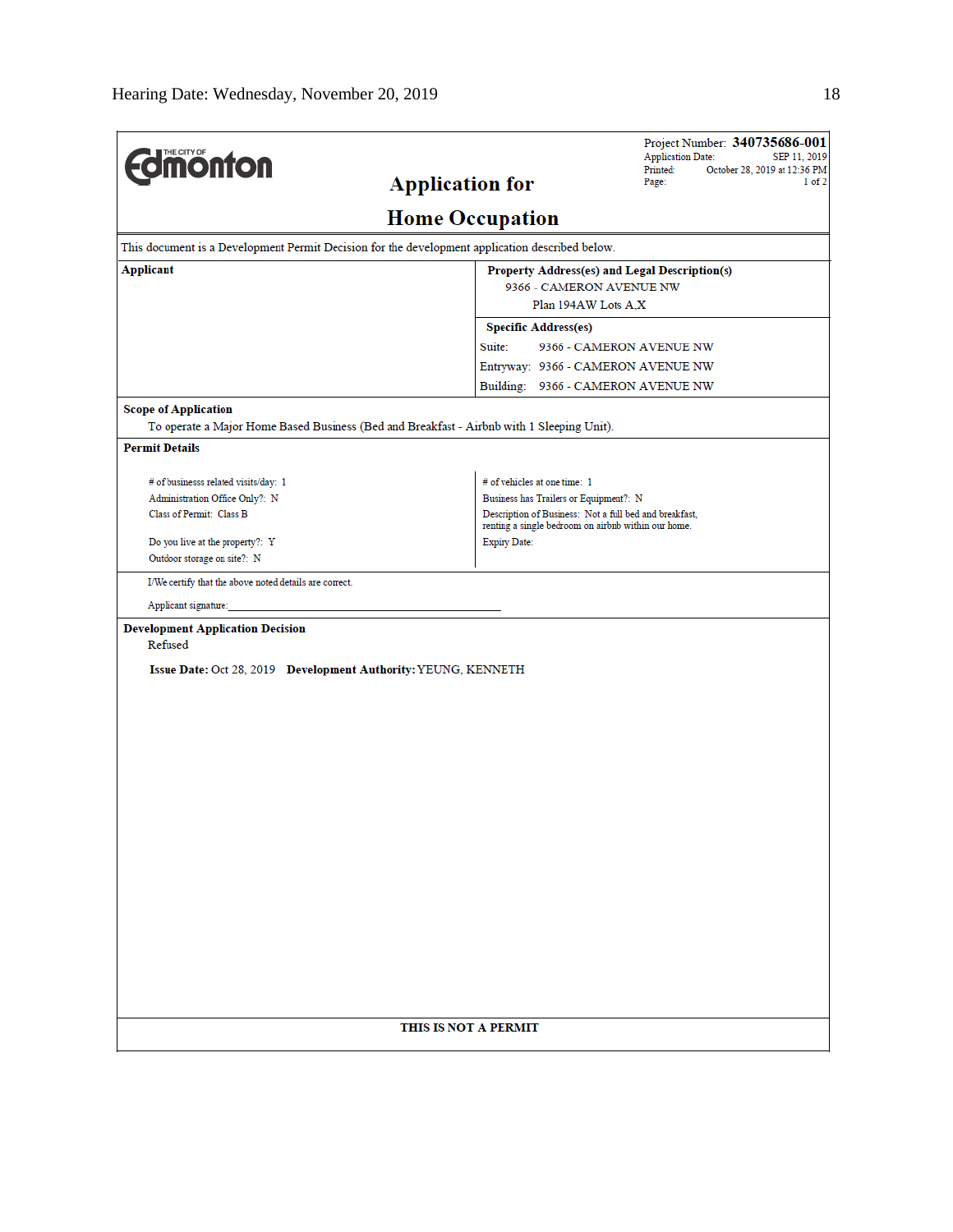| <b><i><u><b>M</b>önton</u></i></b>                                                      |                                                                                                                                                       | <b>Application for</b> |                      | Project Number: 340735686-001<br><b>Application Date:</b><br>SEP 11, 2019<br>October 28, 2019 at 12:36 PM<br>Printed:<br>$2$ of $2$<br>Page:                                                                                                                      |
|-----------------------------------------------------------------------------------------|-------------------------------------------------------------------------------------------------------------------------------------------------------|------------------------|----------------------|-------------------------------------------------------------------------------------------------------------------------------------------------------------------------------------------------------------------------------------------------------------------|
|                                                                                         |                                                                                                                                                       | <b>Home Occupation</b> |                      |                                                                                                                                                                                                                                                                   |
| <b>Reason for Refusal</b>                                                               | This Major Home Based Business (Bed and Breakfast) application is refused for the following reasons:                                                  |                        |                      |                                                                                                                                                                                                                                                                   |
|                                                                                         | Dwelling (Section 54.2 and Schedule $1(A)$ ).                                                                                                         |                        |                      | 1) For Bed and breakfast operation, 1 parking space per guest room is required in addition to the parking required for the principal                                                                                                                              |
| Required: 2 parking spaces<br>Proposed: 0 parking spaces<br>Deficient: 2 parking spaces |                                                                                                                                                       |                        |                      |                                                                                                                                                                                                                                                                   |
| which it is located (Section 75.3).                                                     |                                                                                                                                                       |                        |                      | 2) The business shall not generate pedestrian or vehicular traffic, or parking, in excess of that which is characteristic of the zone in                                                                                                                          |
|                                                                                         | Additional on-street parking will generate vehicular traffic and parking in the neighbourhood.                                                        |                        |                      | There are no parking spaces available on this property. On-street parking is available through the residential parking program.<br>Residents are only permitted 2 parking permits per address per year, and there are two vehicles registered to this property.   |
| <b>NOTES:</b>                                                                           |                                                                                                                                                       |                        |                      |                                                                                                                                                                                                                                                                   |
|                                                                                         | have changed since it was originally constructed.                                                                                                     |                        |                      | - This property is a non-conforming site (no parking spaces available). It no longer conforms to current zoning rules, which may<br>- Parking Services does not support this business request on Cameron Avenue. The permit program does not support the use of a |
| <b>Rights of Appeal</b>                                                                 | residential house for a business given it cannot provide at least one stall for the guest off street.<br>through 689 of the Municipal Government Act. |                        |                      | The Applicant has the right of appeal within 21 days after the date on which the decision is made, as outlined in Section 683                                                                                                                                     |
| Fees                                                                                    | <b>Fee Amount</b>                                                                                                                                     | <b>Amount Paid</b>     |                      | <b>Date Paid</b>                                                                                                                                                                                                                                                  |
| Dev. Application Fee<br><b>Total GST Amount:</b>                                        | \$321.00                                                                                                                                              | \$321.00               | Receipt#<br>06159274 | Sep 23, 2019                                                                                                                                                                                                                                                      |
| <b>Totals for Permit:</b>                                                               | \$0.00<br>\$321.00                                                                                                                                    | \$321.00               |                      |                                                                                                                                                                                                                                                                   |
|                                                                                         |                                                                                                                                                       |                        |                      |                                                                                                                                                                                                                                                                   |
|                                                                                         |                                                                                                                                                       |                        |                      |                                                                                                                                                                                                                                                                   |
|                                                                                         |                                                                                                                                                       | THIS IS NOT A PERMIT   |                      |                                                                                                                                                                                                                                                                   |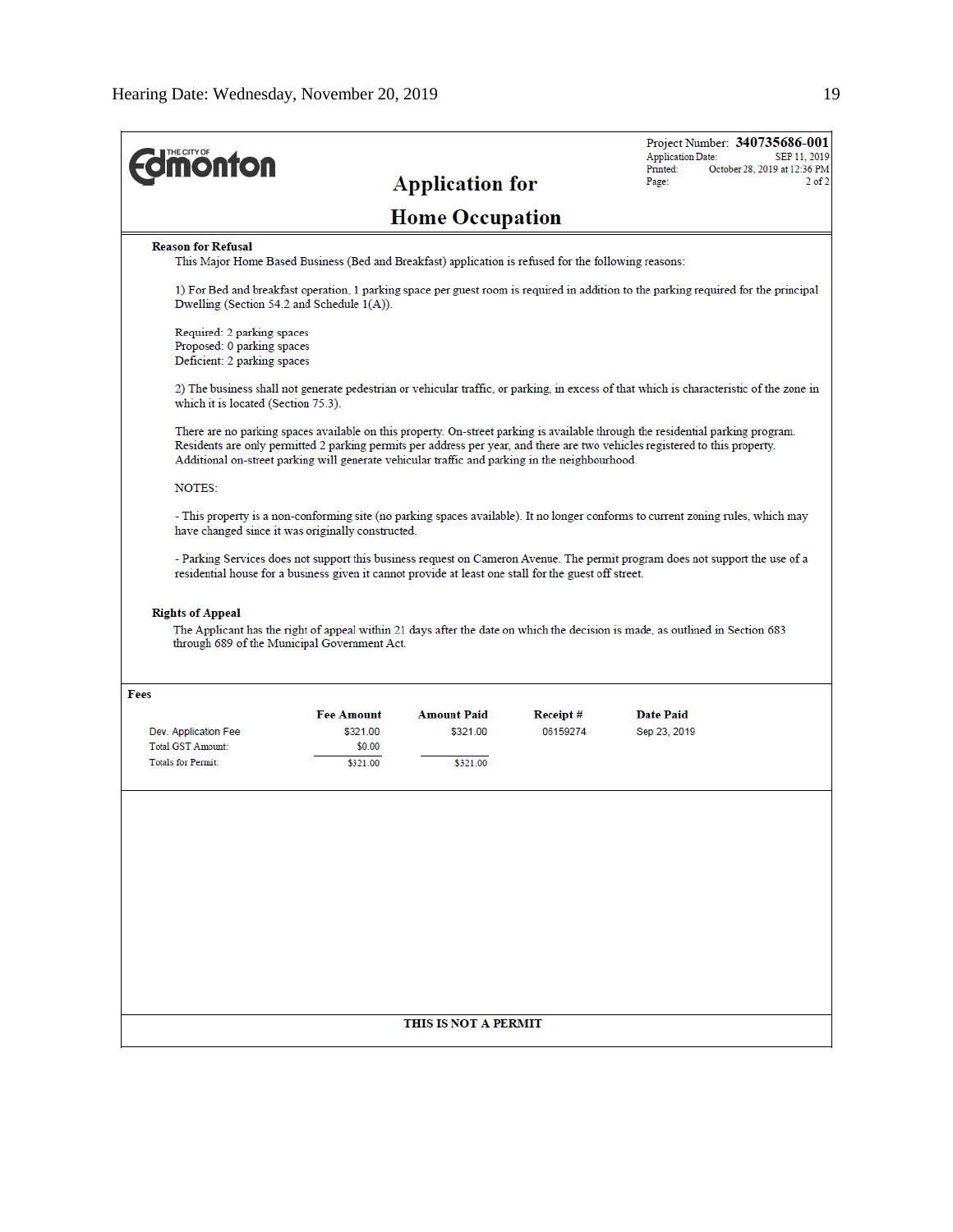

Site Location **Community Contracts** File: SDAB-D-19-203

N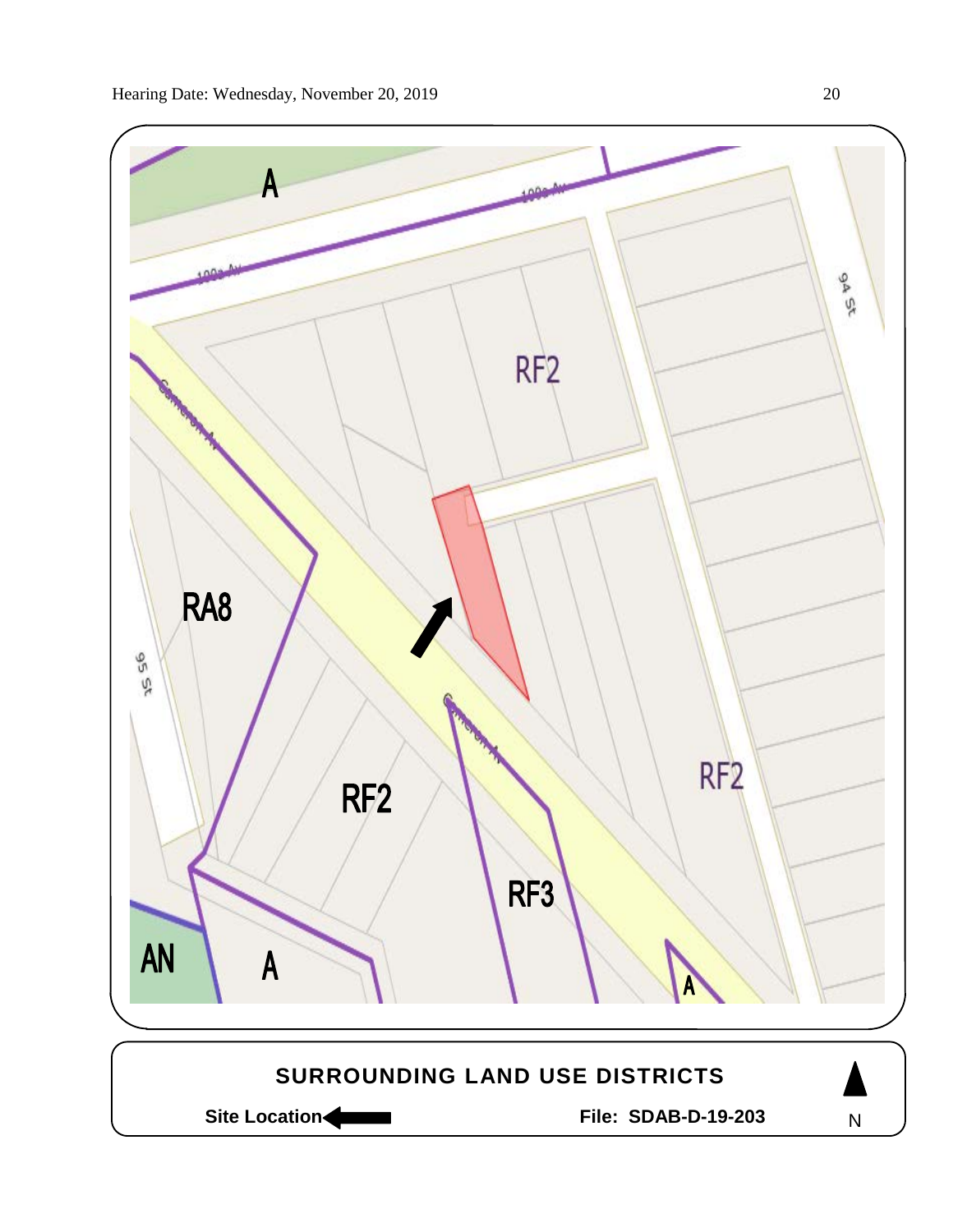| ITEM III: 1:30 P.M.                                    | FILE: SDAB-D-19-204                                                                                             |  |  |  |
|--------------------------------------------------------|-----------------------------------------------------------------------------------------------------------------|--|--|--|
| AN APPEAL FROM THE DECISION OF THE DEVELOPMENT OFFICER |                                                                                                                 |  |  |  |
| APPELLANT:                                             |                                                                                                                 |  |  |  |
| <b>APPLICATION NO.:</b>                                | 344042295-002                                                                                                   |  |  |  |
| <b>APPLICATION TO:</b>                                 | Change the use from a General Retail<br>Store to a Cannabis Retail Sales, and<br>construct interior alterations |  |  |  |
| <b>DECISION OF THE</b><br>DEVELOPMENT AUTHORITY:       | Refused                                                                                                         |  |  |  |
| <b>DECISION DATE:</b>                                  | November 6, 2019                                                                                                |  |  |  |
| <b>DATE OF APPEAL:</b>                                 | November 7, 2019                                                                                                |  |  |  |
| <b>MUNICIPAL DESCRIPTION</b><br>OF SUBJECT PROPERTY:   | 9325 - 156 Street NW                                                                                            |  |  |  |
| <b>LEGAL DESCRIPTION:</b>                              | Plan 1822765 Blk 13 Lot 64                                                                                      |  |  |  |
| ZONE:                                                  | (CB2) General Business Zone                                                                                     |  |  |  |
| <b>OVERLAY:</b>                                        | Main Streets Overlay                                                                                            |  |  |  |
| <b>STATUTORY PLAN:</b>                                 | N/A                                                                                                             |  |  |  |
|                                                        |                                                                                                                 |  |  |  |

# *Grounds for Appeal*

The Appellant provided the following reasons for appealing the decision of the Development Authority:

> We are solicitors for CC Growth Corp., whose application (made through their architects) for a development permit for Cannabis Retail Sales at the captioned address was refused on November 6, 2019. We hereby appeal the refusal of our client's development permit application on the grounds that:

- Cannabis Retail Sales is a permitted Use in the CB2 General Business Zone;
- The required reduction in the separation distance from Sherwood Community Park will not have any adverse effect on the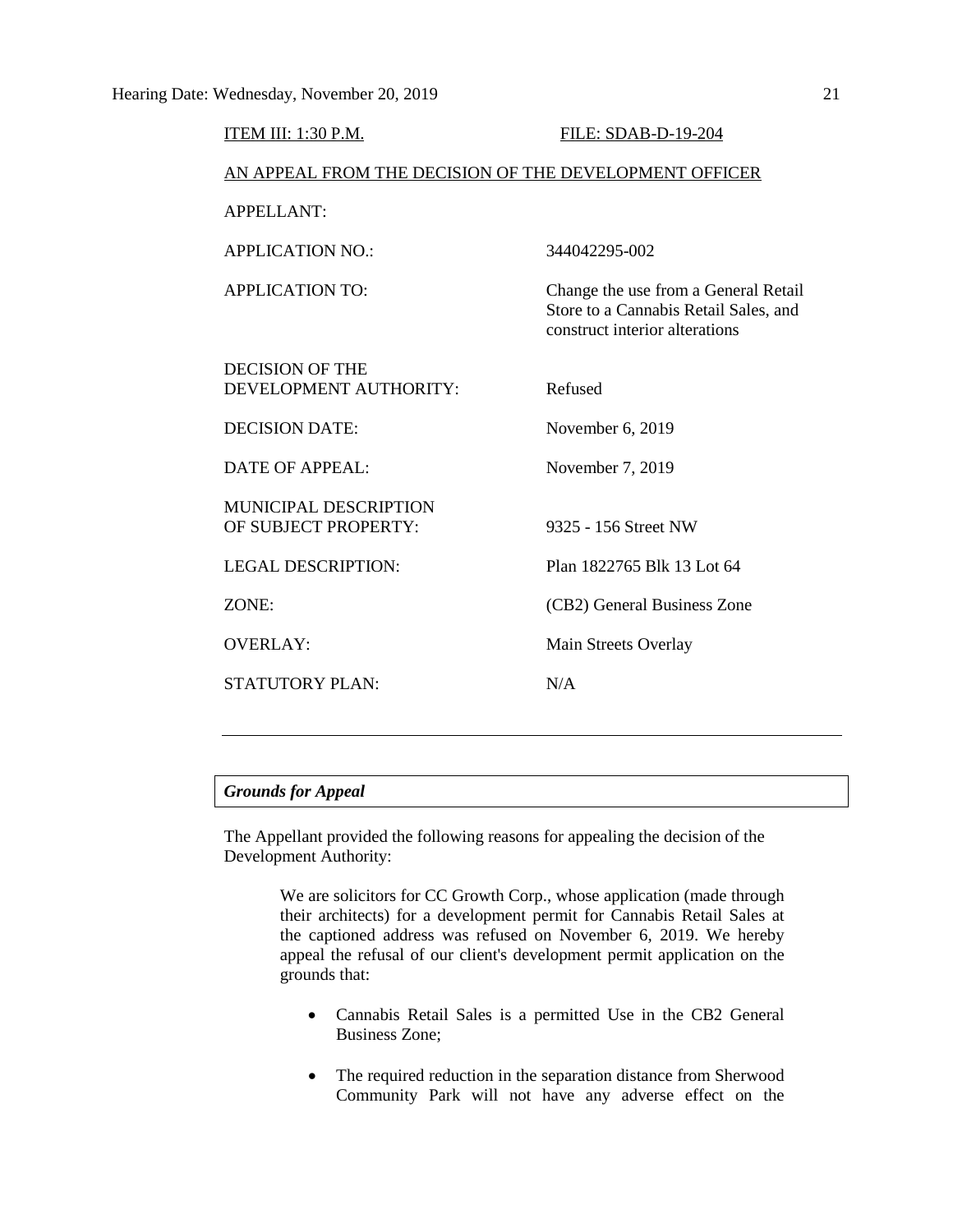amenities of the neighbourhood, or the use, enjoyment and value of neighbouring parcels of land;

- The proposed development is appropriate at the subject location; and
- Such further and other grounds as may be presented at the hearing of the within appeal.

# *General Matters*

# **Appeal Information:**

The *Municipal Government Act*, RSA 2000, c M-26 states the following:

#### **Grounds for Appeal**

**685(1)** If a development authority

- (a) fails or refuses to issue a development permit to a person,
- (b) issues a development permit subject to conditions, or
- (c) issues an order under section 645,

the person applying for the permit or affected by the order under section 645 may appeal to the subdivision and development appeal board.

#### **Appeals**

**686(1)** A development appeal to a subdivision and development appeal board is commenced by filing a notice of the appeal, containing reasons, with the board,

- (a) in the case of an appeal made by a person referred to in section 685(1)
	- (i) with respect to an application for a development permit,
		- (A) within 21 days after the date on which the written decision is given under section 642, […]

#### **Hearing and Decision**

**687(3)** In determining an appeal, the subdivision and development appeal board

…

(a.1) must comply with the land use policies;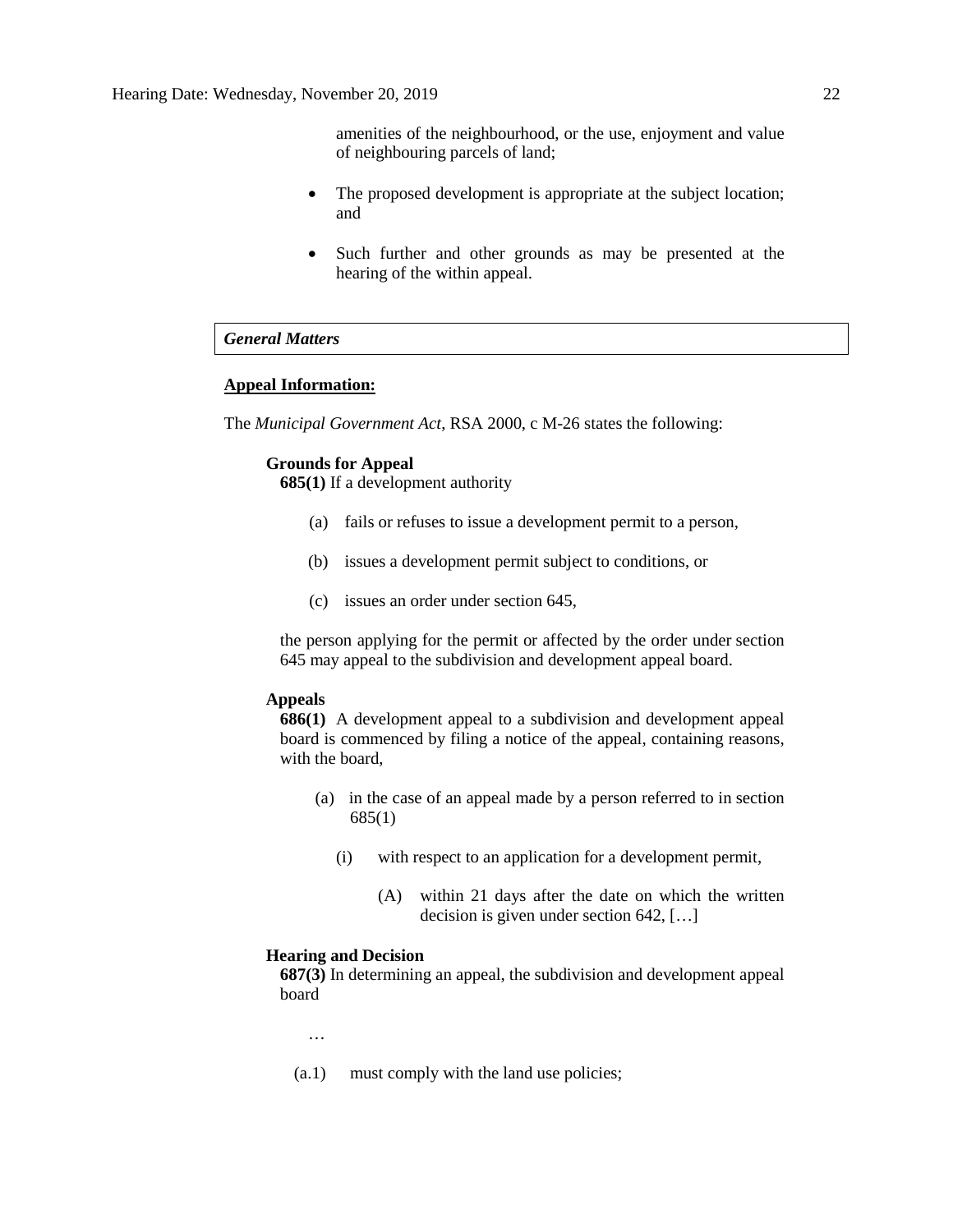- (a.2) subject to section 638, must comply with any applicable statutory plans;
- (a.3) subject to clauses (a.4) and (d), must comply with any land use bylaw in effect;
- (a.4) must comply with the applicable requirements of the regulations under the Gaming, Liquor and Cannabis Act respecting the location of premises described in a cannabis licence and distances between those premises and other premises;
	- …
	- (c) may confirm, revoke or vary the order, decision or development permit or any condition attached to any of them or make or substitute an order, decision or permit of its own;
	- (d) may make an order or decision or issue or confirm the issue of a development permit even though the proposed development does not comply with the land use bylaw if, in its opinion,
		- (i) the proposed development would not
			- (A) unduly interfere with the amenities of the neighbourhood, or
			- (B) materially interfere with or affect the use, enjoyment or value of neighbouring parcels of land,
		- and
		- (ii) the proposed development conforms with the use prescribed for that land or building in the land use bylaw.

#### **General Provisions from the** *Edmonton Zoning Bylaw:*

Under section 340.2(6), **Cannabis Retail Sales** is a **Permitted Use** in the **(CB2) General Business Zone.**

Under section 7.4(9), **Cannabis Retail Sales** means:

development used for the retail sale of Cannabis that is authorized by provincial or federal legislation. This Use may include retail sales of Cannabis accessories. This Use does not include Cannabis Production and Distribution.

Under section 6.1, **Cannabis** means: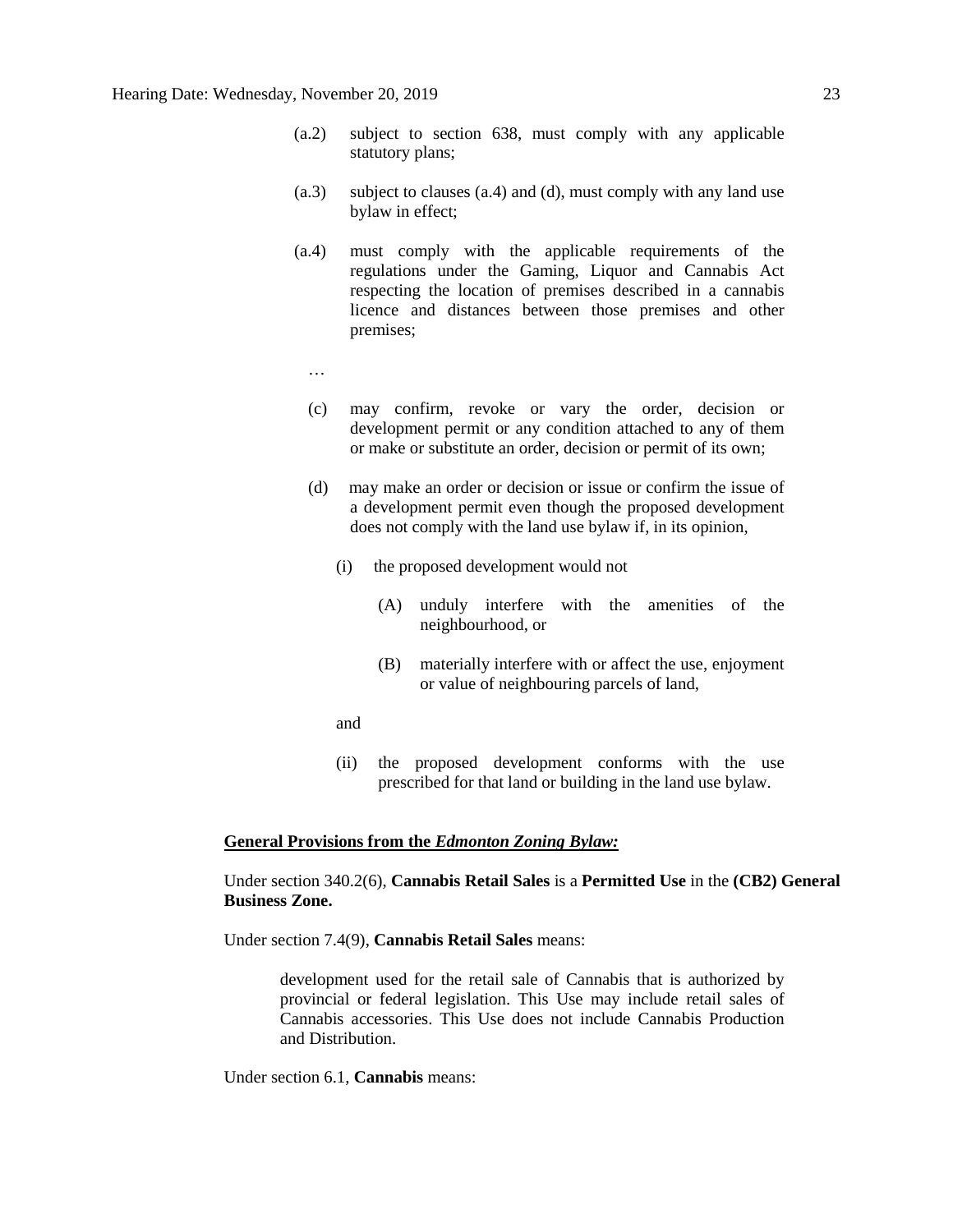a cannabis plant and anything referred to in subsection (a) of this definition but does not include anything referred to in subsection (b) of this definition:

- a. Cannabis includes:
	- i. any part of a cannabis plant, including the phytocannabinoids produced by, or found in, such a plant, regardless of whether that part has been processed or not, other than a part of the plant referred to in subsection (b) of this definition.
	- ii. any substance or mixture of substances that contains or has on it any part of such a plant;
	- iii. any substance that is identical to any phytocannabinoid produced by, or found in, such a plant, regardless of how the substance was obtained.
- b. Notwithstanding subsection (a) of this definition, Cannabis does not include:
	- i. a non-viable seed of a cannabis plant;
	- ii. a mature stalk, without any leaf, flower, seed or branch, of such plant;
	- iii. fibre derived from a stalk referred in subsection (b)(ii) of this definition; and
	- iv. the root or any part of the root of such a plant.

Section 340.1 states that the **General Purpose** of the **(CB2) General Business Zone** is "to provide for businesses that require large Sites and a location with good visibility and accessibility along, or adjacent to, major public roadways."

Section 819.1 states that the **General Purpose** of the **Main Streets Overlay** is:

to encourage and strengthen the pedestrian-oriented character of Edmonton's main street commercial areas that are located in proximity to residential and transit-oriented areas, by providing visual interest, transparent storefront displays, and amenities for pedestrians.

# *Section 70 – Cannabis Retail Sales*

1. Any Cannabis Retail Sales shall not be located less than 200 m from any other Cannabis Retail Sales. For the purposes of this subsection only: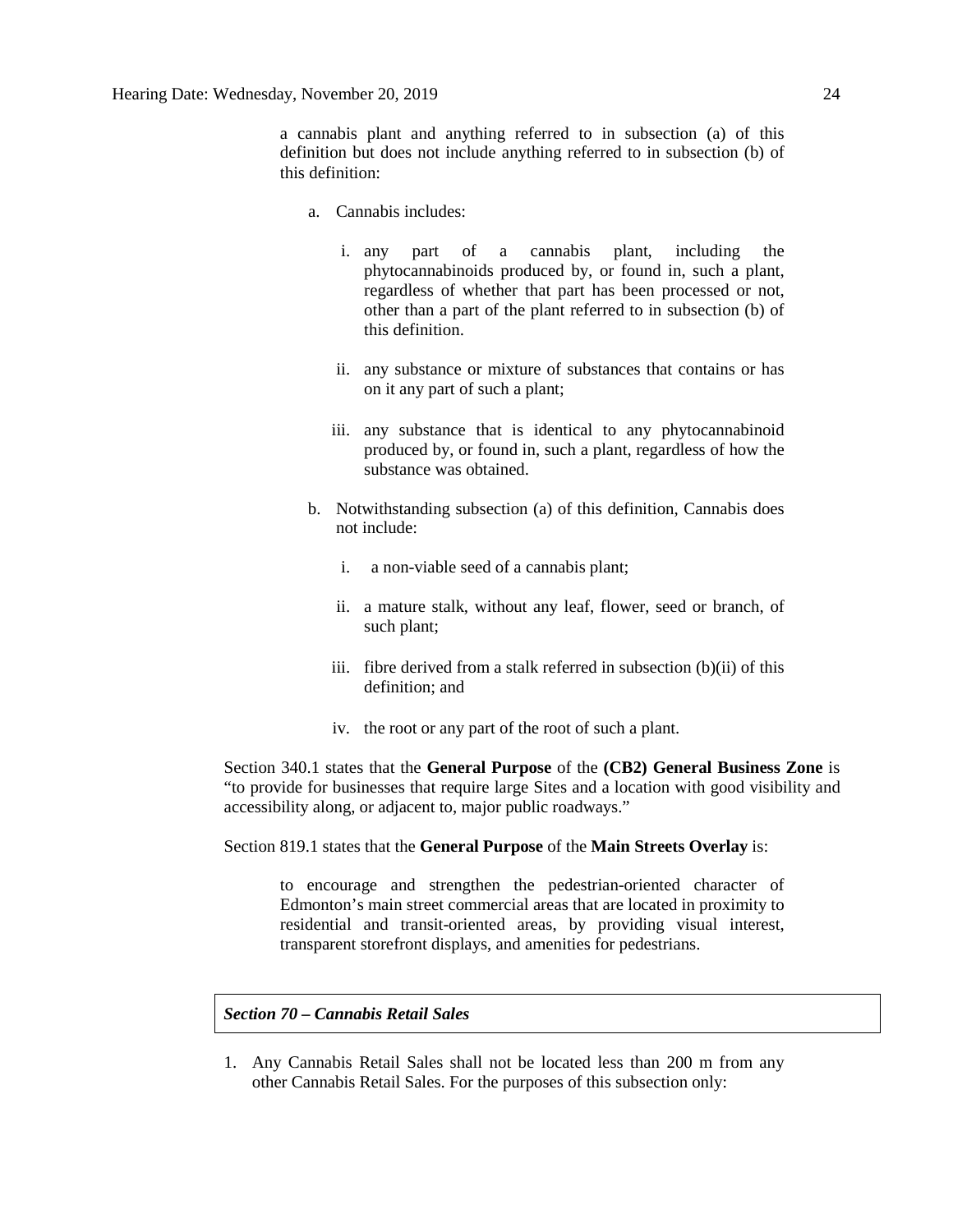- a. the [200 m](javascript:void(0);) separation distance shall be measured from the closest point of the Cannabis Retail Sales Use to the closest point of any other approved Cannabis Retail Sales Use;
- b. A Development Officer shall not grant a variance to reduce the separation distance by more than [20 m](javascript:void(0);) in compliance with [Section](https://webdocs.edmonton.ca/InfraPlan/zoningbylaw/ZoningBylaw/Part1/Administrative/11__Authority_and_Responsibility_of_the_Development_Officer.htm)  [11;](https://webdocs.edmonton.ca/InfraPlan/zoningbylaw/ZoningBylaw/Part1/Administrative/11__Authority_and_Responsibility_of_the_Development_Officer.htm) and
- c. The issuance of a Development Permit which contains a variance to separation distance as described in  $70(1)(b)$  shall be issued as a Class B Discretionary Development.

#### **2. Any Site containing Cannabis Retail Sales shall not be located less than:**

- a.  $200 \text{ m}$  from any Site being used for a public library, at the time of the application for the Development Permit for the Cannabis Retail Sales; and
- **b. [100 m](javascript:void(0);) from any Site being used for Community Recreation Services Use, a community recreation facility or as public lands at the time of application for the Development Permit for the Cannabis Retail Sales.**
- 3. For the purposes of subsection 2:
	- a. separation distances shall be measured from the closest point of the subject Site boundary to the closest point of another Site boundary, and shall not be measured from Zone boundaries or from the edges of structures;
	- b. the term "public library" is limited to the collection of literary, artistic, musical and similar reference materials and learning resources in the form of books, electronic files, computers, manuscripts, recordings and films for public use, and does not include private libraries, museums or art galleries.
	- c. the term "community recreation facilities" means indoor municipal facilities used primarily by members of the public to participate in recreational activities conducted at the facilities, as per the Municipal Government Act; and
	- d. the term "public lands" is limited to Sites zoned [AP,](https://webdocs.edmonton.ca/InfraPlan/zoningbylaw/ZoningBylaw/Part2/Urban/530_(AP)_Public_Parks_Zone.htm) and Sites zoned [A.](https://webdocs.edmonton.ca/InfraPlan/zoningbylaw/ZoningBylaw/Part2/Urban/540_(A)_Metropolitan_Recreation_Zone.htm)
- 4. Subsection 105(3) of the Gaming, Liquor and Cannabis *Regulation*, is expressly varied by the following:
	- a. any Site containing a Cannabis Retail Sales shall not be located less than: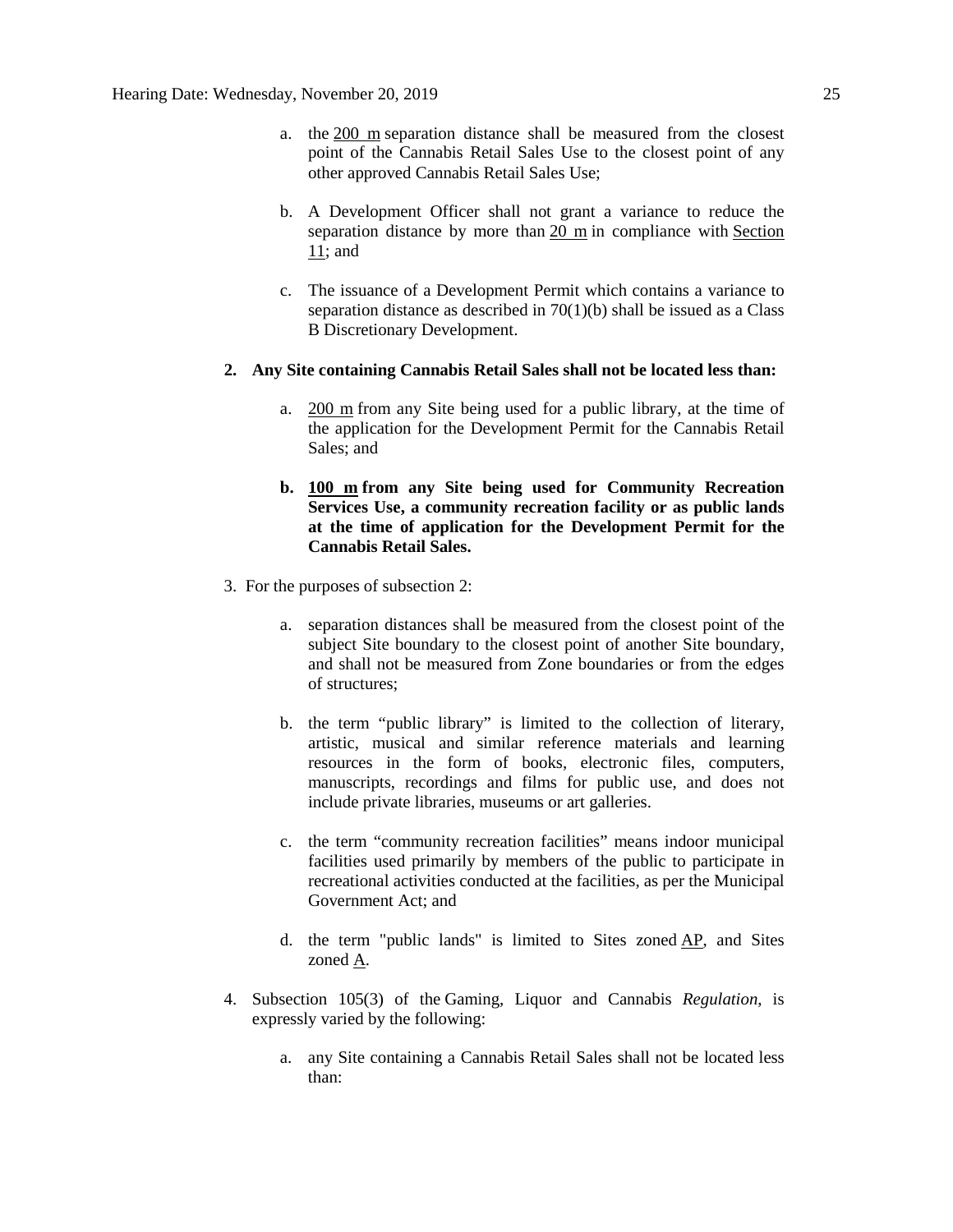#### *Public or private education*

i. [200 m](javascript:void(0);) from a Site being used for public or private education, at the time of the application for the Development Permit for the Cannabis Retail Sales;

# *Provincial health care facility*

ii. [100 m](javascript:void(0);) from a Site being used for a provincial health care facility at the time of the application for the Development Permit for the Cannabis Retail Sales; and

#### *School reserve or municipal and school reserve*

iii. [100 m](javascript:void(0);) from a Site designated as school reserve or municipal and school reserve at the time of the application for the Development Permit for the Cannabis Retail Sales.

#### *Measurement of Separation Distances*

b. For the purposes of this subsection, separation distances shall be measured from the closest point of the subject Site boundary to the closest point of another Site boundary, and shall not be measured from Zone boundaries or from the edges of structures.

# *Sites Greater than Two Hectares*

- c. For Sites that are greater than [2.0 ha](https://webdocs.edmonton.ca/InfraPlan/zoningbylaw/ZoningBylaw/Measurements/ih2.htm) in size and zoned either [CSC](https://webdocs.edmonton.ca/InfraPlan/zoningbylaw/ZoningBylaw/Part2/Commercial/320_(CSC)_Shopping_Centre_Zone.htm) or [DC2,](https://webdocs.edmonton.ca/InfraPlan/zoningbylaw/ZoningBylaw/Part2/Direct/720_(DC2)_Site_Specific_Development_Control_Provision.htm) that do not contain a public library at the time of application for the Development Permit for the Cannabis Retail Sales:
	- i. Subsection 70(2), and 70(4)(a) shall not apply; and
	- ii. the distances referred to in Subsection 105(3) of the *Gaming, Liquor and Cannabis Regulation* shall be expressly varied to 0 m.
- d. For the purposes of subsection  $70(4)(a)(i)$ , the term "public or private education" means a school as defined in subsection  $(1)(y)(i)$  and (1)(y)(ii) of the *School Act (as amended from time to time).*

# **5. Notwithstanding [Section 11](https://webdocs.edmonton.ca/InfraPlan/zoningbylaw/ZoningBylaw/Part1/Administrative/11__Authority_and_Responsibility_of_the_Development_Officer.htm) of this Bylaw, a Development Officer shall not grant a variance to subsection 70(2), 70(3)(a) or 70(4).**

#### **Design Requirements**

6. Cannabis Retail Sales shall include design elements that readily allow for natural surveillance to promote a safe urban environment, where applicable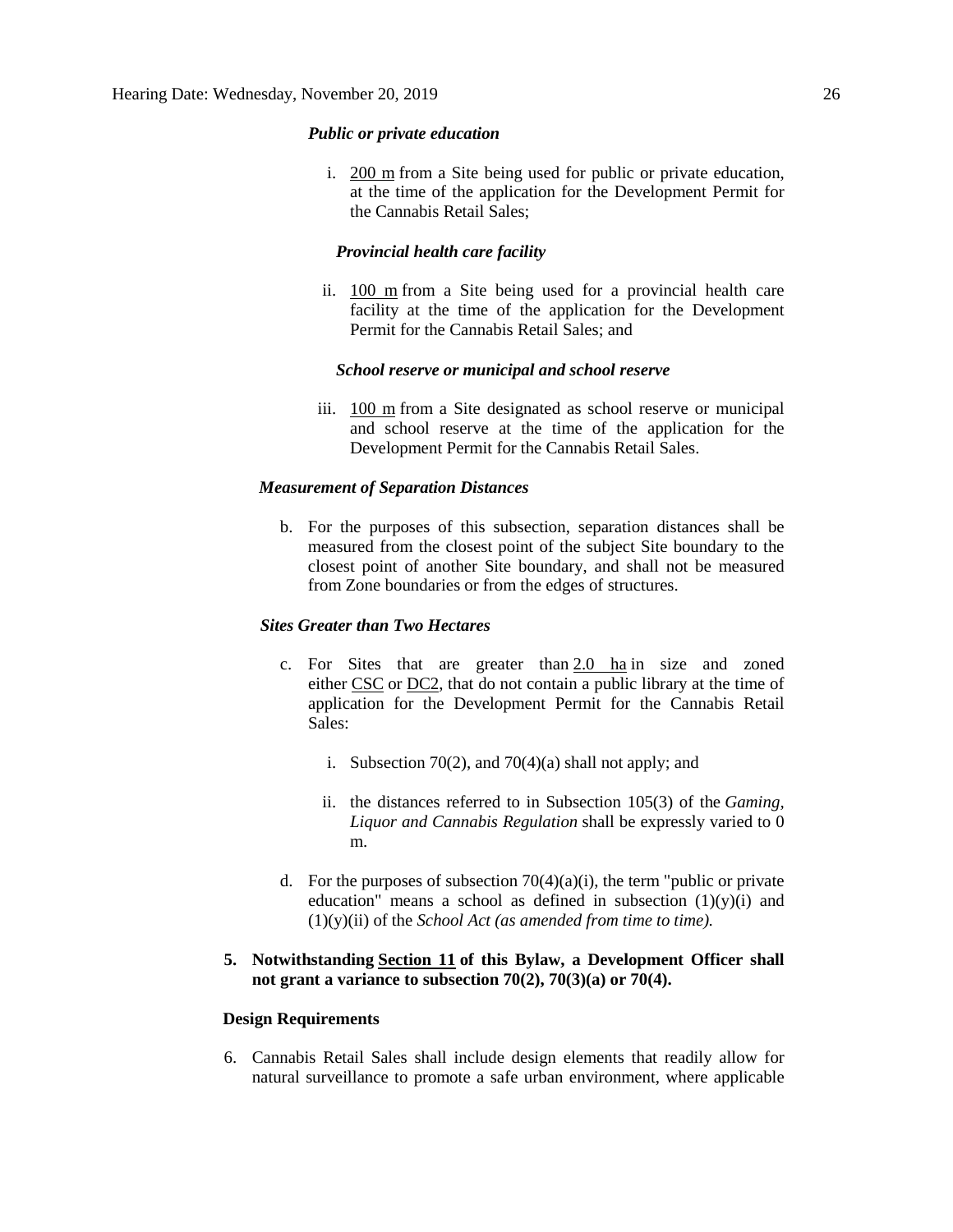and to the satisfaction of the Development Officer, including the following requirements:

- a. customer access to the store is limited to a storefront that is visible from the street other than a Lane, or a shopping centre parking lot, or mall access that allows visibility from the interior of the mall into the store;
- b. the exterior of all stores shall have ample transparency from the street;
- c. Any outdoor lighting shall be designed to ensure a well-lit environment for pedestrians and illumination of the property; and
- d. Landscaping shall be low-growing shrubs or deciduous trees with a high canopy at maturity to maintain natural surveillance.

#### **Development Officer's Determination**

**The proposed Cannabis Retail Store does not comply with the minimum setback requirement from public lands (Sherwood Community Park) (Section 70.2):**

**Required Setback: 100 m Proposed Setback: 71 m Deficient by 29 m**

**Under Section 70.5 of the Zoning Bylaw, the Development Officer is prohibited from granting a variance to the minimum setback to allow for the proposed Cannabis Retail Store.** [unedited]

#### Notice to Applicant/Appellant

Provincial legislation requires that the Subdivision and Development Appeal Board issue its official decision in writing within fifteen days of the conclusion of the hearing.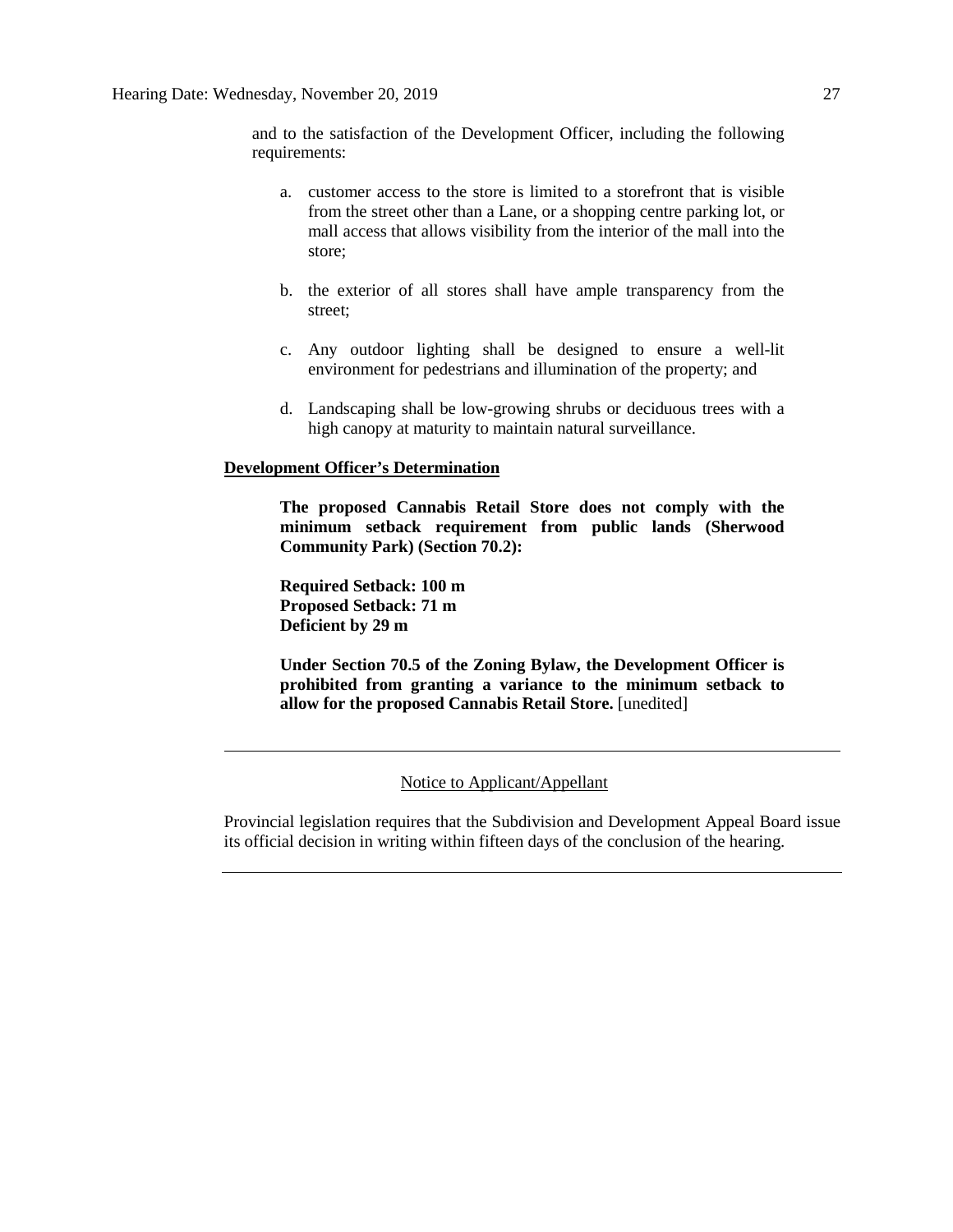|                                                                                                                                                               |                                                             |                                                           |                                | Project Number: 344042295-002<br><b>Application Date:</b><br>OCT 17, 2019                                                     |  |  |  |  |
|---------------------------------------------------------------------------------------------------------------------------------------------------------------|-------------------------------------------------------------|-----------------------------------------------------------|--------------------------------|-------------------------------------------------------------------------------------------------------------------------------|--|--|--|--|
| <b>nonton</b>                                                                                                                                                 | Printed:<br>November 7, 2019 at 10:47 AM<br>1 of 2<br>Page: |                                                           |                                |                                                                                                                               |  |  |  |  |
|                                                                                                                                                               |                                                             | <b>Application for</b><br><b>Major Development Permit</b> |                                |                                                                                                                               |  |  |  |  |
|                                                                                                                                                               |                                                             |                                                           |                                |                                                                                                                               |  |  |  |  |
| This document is a Development Permit Decision for the development application described below.<br>Applicant<br>Property Address(es) and Legal Description(s) |                                                             |                                                           |                                |                                                                                                                               |  |  |  |  |
|                                                                                                                                                               |                                                             |                                                           | 9325 - 156 STREET NW           |                                                                                                                               |  |  |  |  |
|                                                                                                                                                               |                                                             |                                                           | Plan 1822765 Blk 13 Lot 64     |                                                                                                                               |  |  |  |  |
|                                                                                                                                                               |                                                             |                                                           | <b>Specific Address(es)</b>    |                                                                                                                               |  |  |  |  |
|                                                                                                                                                               |                                                             |                                                           | Suite:<br>9325 - 156 STREET NW |                                                                                                                               |  |  |  |  |
|                                                                                                                                                               |                                                             | Entryway: 9325 - 156 STREET NW                            |                                |                                                                                                                               |  |  |  |  |
|                                                                                                                                                               |                                                             |                                                           | Building: 9325 - 156 STREET NW |                                                                                                                               |  |  |  |  |
| <b>Scope of Application</b>                                                                                                                                   |                                                             |                                                           |                                |                                                                                                                               |  |  |  |  |
| To change the use from a General Retail Store to a Cannabis Retail Sales, and construct interior alterations.                                                 |                                                             |                                                           |                                |                                                                                                                               |  |  |  |  |
| <b>Permit Details</b>                                                                                                                                         |                                                             |                                                           |                                |                                                                                                                               |  |  |  |  |
| Class of Permit:                                                                                                                                              |                                                             |                                                           |                                | <b>Contact Person:</b>                                                                                                        |  |  |  |  |
| Gross Floor Area (sq.m.):                                                                                                                                     |                                                             |                                                           |                                | Lot Grading Needed?: N                                                                                                        |  |  |  |  |
| New Sewer Service Required:                                                                                                                                   |                                                             |                                                           |                                | NumberOfMainFloorDwellings:<br>Stat. Plan Overlay/Annex Area: Main Street Overlay                                             |  |  |  |  |
| Site Area (sq. m.):                                                                                                                                           |                                                             |                                                           |                                |                                                                                                                               |  |  |  |  |
| I/We certify that the above noted details are correct.                                                                                                        |                                                             |                                                           |                                |                                                                                                                               |  |  |  |  |
| Applicant signature:                                                                                                                                          |                                                             |                                                           |                                |                                                                                                                               |  |  |  |  |
| <b>Development Application Decision</b>                                                                                                                       |                                                             |                                                           |                                |                                                                                                                               |  |  |  |  |
| Refused                                                                                                                                                       |                                                             |                                                           |                                |                                                                                                                               |  |  |  |  |
| Issue Date: Nov 06, 2019 Development Authority: WELCH, IMAI                                                                                                   |                                                             |                                                           |                                |                                                                                                                               |  |  |  |  |
| <b>Reason for Refusal</b><br>Community Park) (Section 70.2):                                                                                                  |                                                             |                                                           |                                | The proposed Cannabis Retail Store does not comply with the minimum setback requirement from public lands (Sherwood           |  |  |  |  |
| Required Setback: 100 m<br>Proposed Setback: 71 m<br>Deficient by 29 m                                                                                        |                                                             |                                                           |                                |                                                                                                                               |  |  |  |  |
| to allow for the proposed Cannabis Retail Store.                                                                                                              |                                                             |                                                           |                                | Under Section 70.5 of the Zoning Bylaw, the Development Officer is prohibited from granting a variance to the minimum setback |  |  |  |  |
| <b>Rights of Appeal</b><br>through 689 of the Municipal Government Act.                                                                                       |                                                             |                                                           |                                | The Applicant has the right of appeal within 21 days after the date on which the decision is made, as outlined in Section 683 |  |  |  |  |
|                                                                                                                                                               |                                                             |                                                           |                                |                                                                                                                               |  |  |  |  |
| Fees                                                                                                                                                          | <b>Fee Amount</b>                                           | <b>Amount Paid</b>                                        |                                |                                                                                                                               |  |  |  |  |
| Major Dev. Application Fee                                                                                                                                    | \$5,600.00                                                  | \$5,600.00                                                | Receipt#<br>06219152           | Date Paid<br>Oct 17, 2019                                                                                                     |  |  |  |  |
|                                                                                                                                                               |                                                             | THIS IS NOT A PERMIT                                      |                                |                                                                                                                               |  |  |  |  |
|                                                                                                                                                               |                                                             |                                                           |                                |                                                                                                                               |  |  |  |  |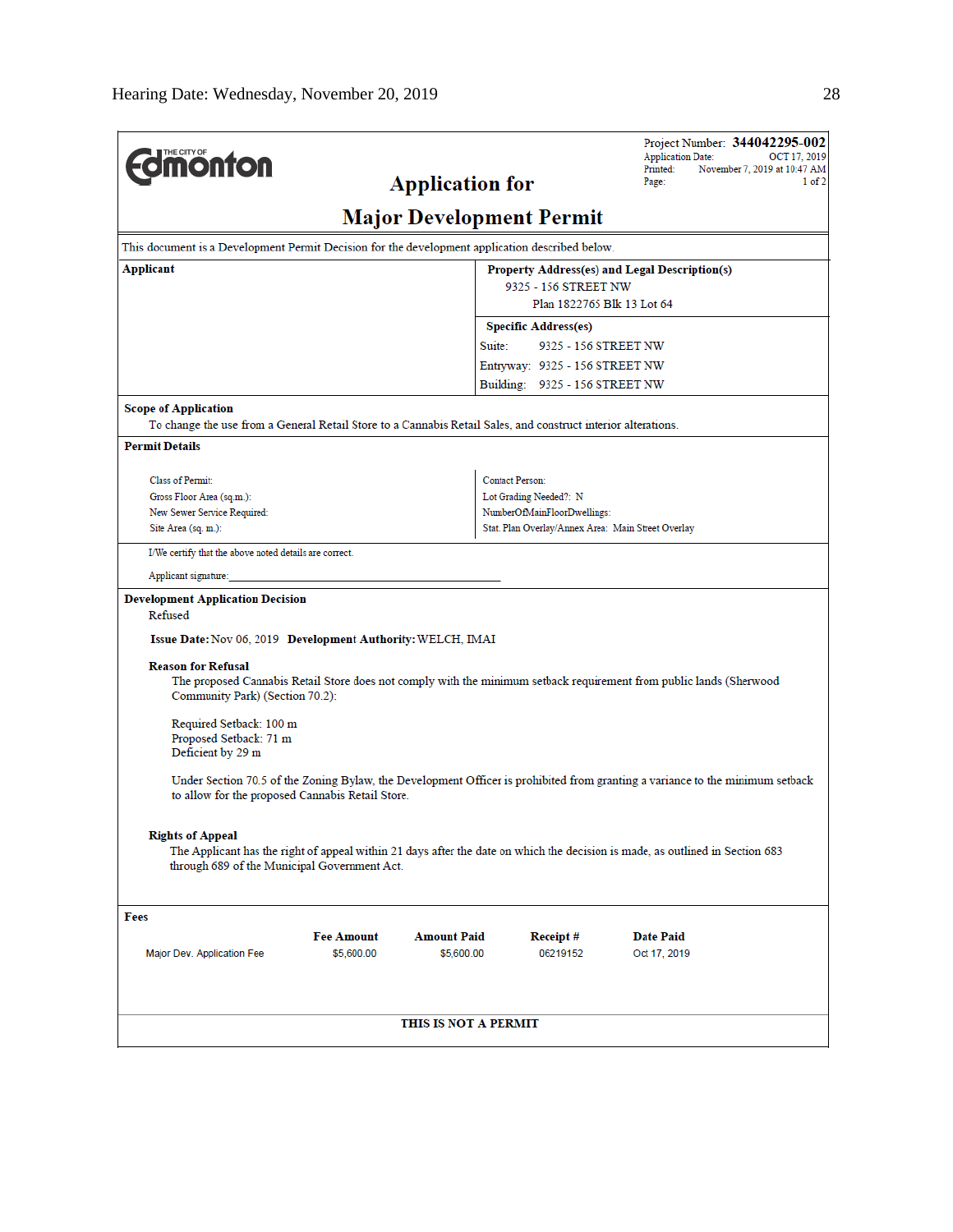| <b>Edinonton</b>                                |                                           | <b>Application for</b>           | Project Number: 344042295-002<br><b>Application Date:</b><br>OCT 17, 2019<br>Printed:<br>November 7, 2019 at 10:47 AM<br>Page:<br>$2$ of $2$ |                  |  |  |  |  |  |
|-------------------------------------------------|-------------------------------------------|----------------------------------|----------------------------------------------------------------------------------------------------------------------------------------------|------------------|--|--|--|--|--|
| <b>Major Development Permit</b>                 |                                           |                                  |                                                                                                                                              |                  |  |  |  |  |  |
| Fees<br>Total GST Amount:<br>Totals for Permit: | <b>Fee Amount</b><br>\$0.00<br>\$5,600.00 | <b>Amount Paid</b><br>\$5,600.00 | Receipt#                                                                                                                                     | <b>Date Paid</b> |  |  |  |  |  |
|                                                 |                                           |                                  |                                                                                                                                              |                  |  |  |  |  |  |
|                                                 |                                           |                                  |                                                                                                                                              |                  |  |  |  |  |  |
|                                                 |                                           |                                  |                                                                                                                                              |                  |  |  |  |  |  |
|                                                 |                                           |                                  |                                                                                                                                              |                  |  |  |  |  |  |
|                                                 |                                           |                                  |                                                                                                                                              |                  |  |  |  |  |  |
|                                                 |                                           |                                  |                                                                                                                                              |                  |  |  |  |  |  |
|                                                 |                                           |                                  |                                                                                                                                              |                  |  |  |  |  |  |
|                                                 |                                           | THIS IS NOT A PERMIT             |                                                                                                                                              |                  |  |  |  |  |  |
|                                                 |                                           |                                  |                                                                                                                                              |                  |  |  |  |  |  |